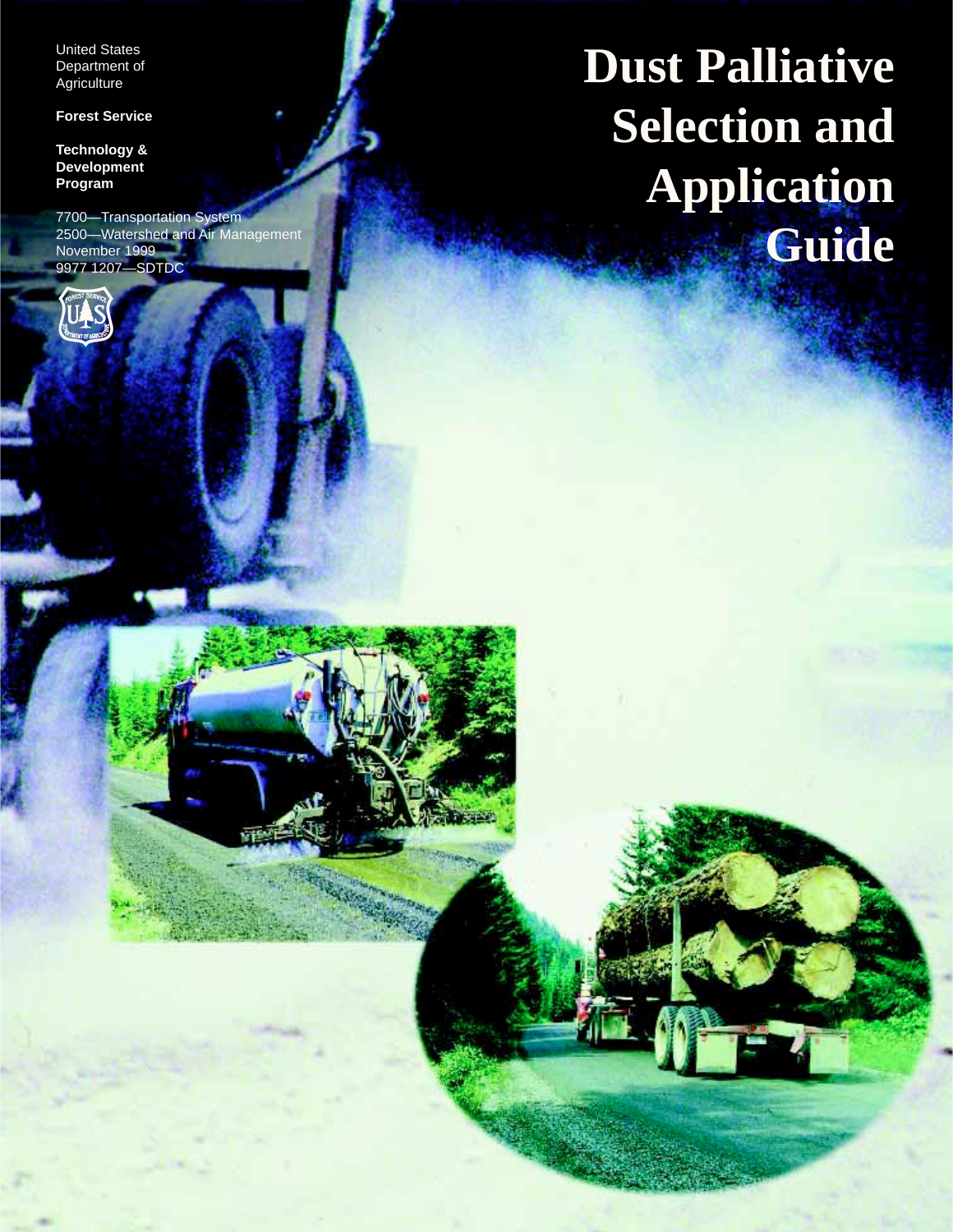# **DUST PALLIATIVE SELECTION AND APPLICATION GUIDE**

**Peter Bolander Pavement Engineer, Pacific Northwest Region**

**Alan Yamada Project Leader**

**San Dimas Technology and Development Center San Dimas, California**

**November 1999**

Information contained in this document has been developed for the guidance of employees of the Forest Service, USDA, its contractors, and cooperating Federal and State agencies. The Department of Agriculture assumes no responsibility for the interpretation or use of this information by other than its own employees. The use of trade, firm, or corporation names is for the information and convenience of the reader. Such use does not constitute an official evaluation, conclusion, recommendation, endorsement, or approval of any product or service to the exclusion of others that may be suitable.

The US Department of Agriculture (USDA) prohibits discrimination in its programs and activities on the basis of race, color, national origin, sex, religion, age, disability, political beliefs, and marital or familial status. (Not all prohibited bases apply to all programs.) Persons with disabilities who require alternative means for communication of program information (Braille, large print, audiotape, etc.) should contact USDA Office of Communications at 202-720-22791 (voice), or 800-855-1234 (TDD).

To file a complaint, write the Secretary of Agriculture, U.S. Department of Agriculture, Washington, DC 20250, or call 1-800-245-6340 (voice), or 800-855-1234 (TDD). USDA is an equal employment opportunity employer.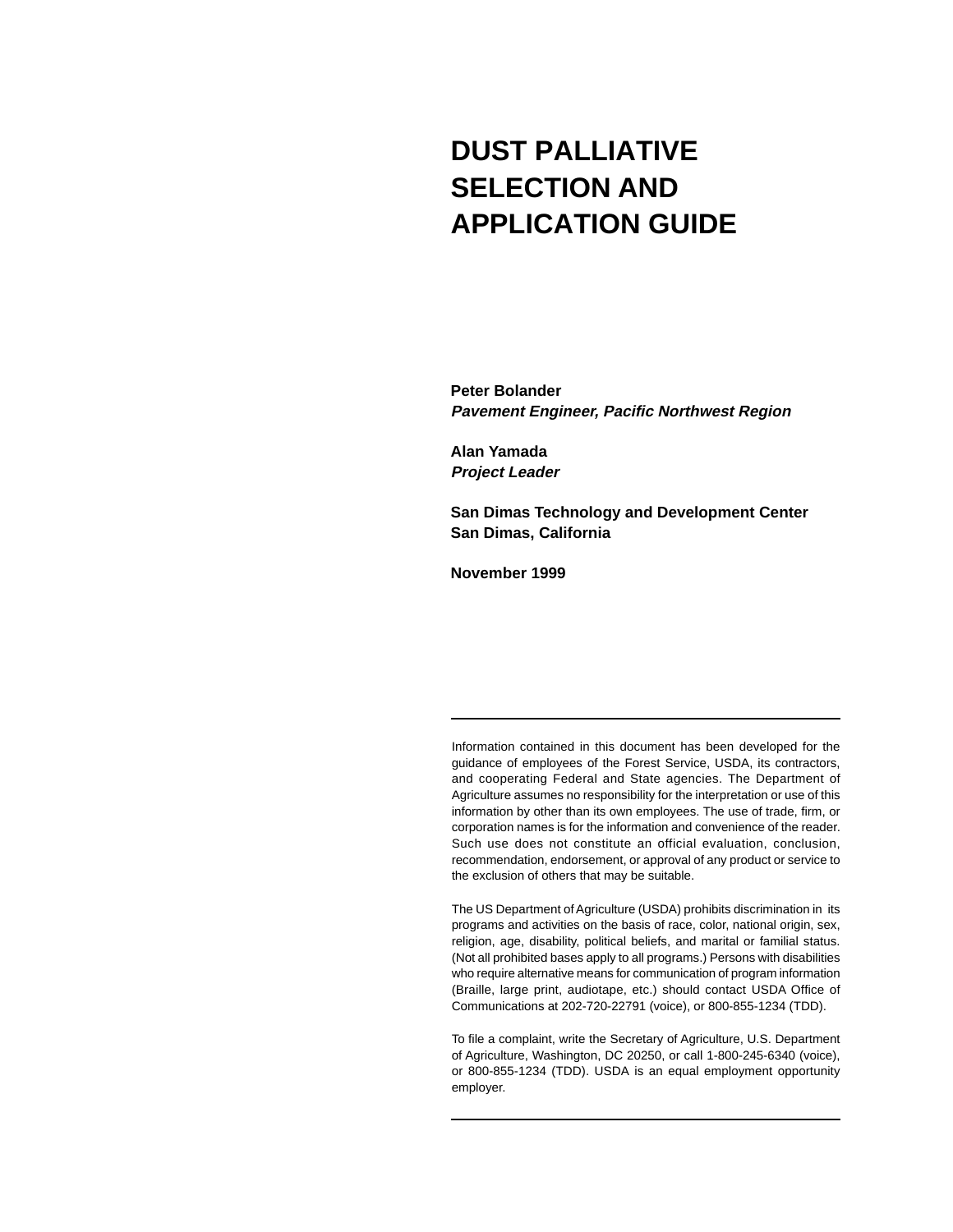# **Contents**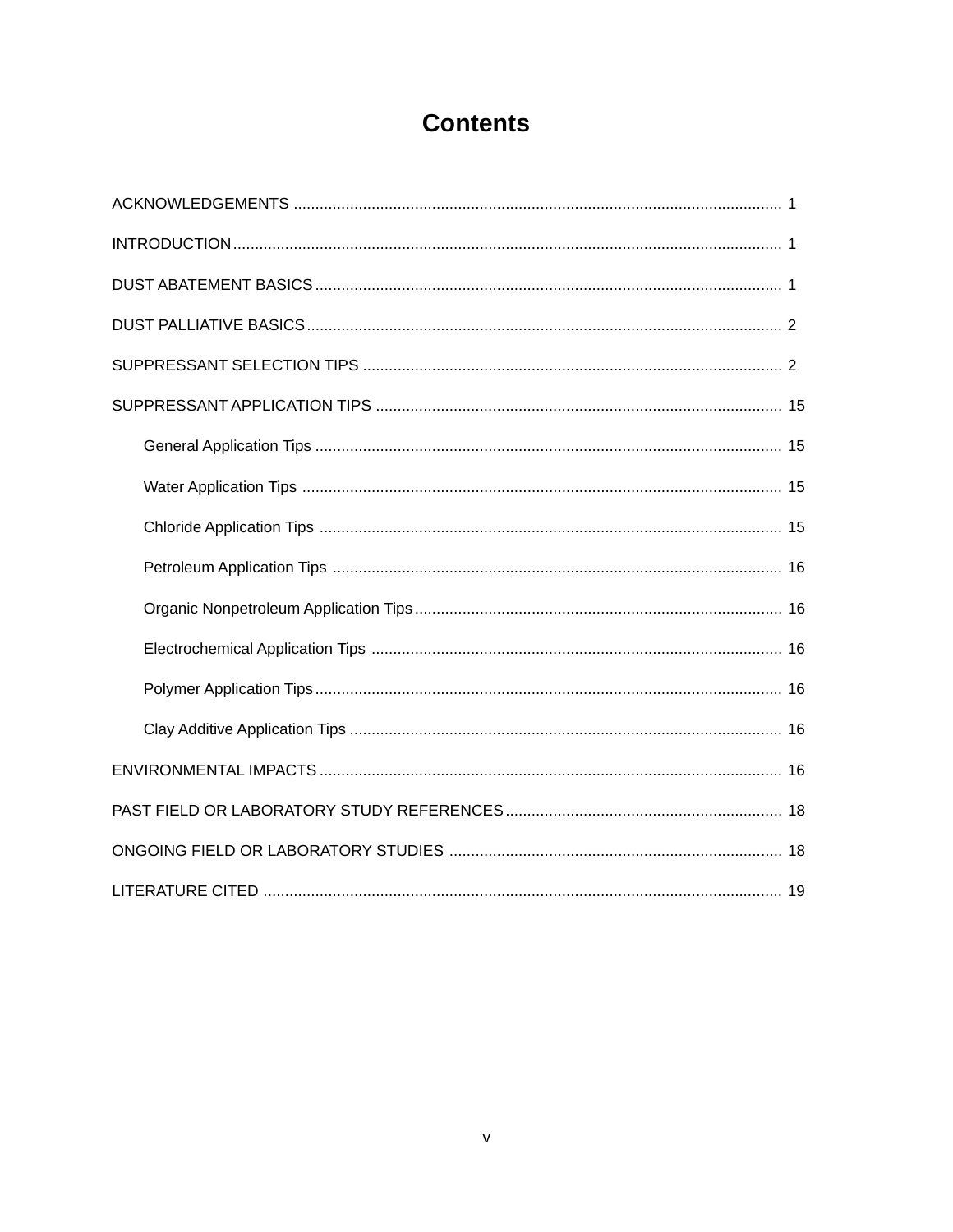#### **ACKNOWLEDGEMENTS**

The author would like to first acknowledge all the Forest Service personnel and suppressant manufacturers/suppliers that have shared their wisdom and knowledge on the use of dust suppressants. Acknowledgements should also go to UMA Engineering, George Giummarra, and David Jones, for without their studies and writings, this report would have been much more difficult to pull together.

#### **INTRODUCTION**

The purpose of this publication is to help practitioners understand and correctly choose and apply the dust palliative that is appropriate for their particular site, traffic conditions, and climate. In addition, this publication describes the expected performance, limitations, and potential environmental impacts of various palliatives.

This guide examines most of the commonly available dust palliatives currently available and does not endorse any particular product. Since new products will become available and existing products will most likely change following publication of this report, it is recommended that this guide be used as a starting point for determining which palliative would be most appropriate for a given situation.

#### **DUST ABATEMENT BASICS**

Dust from unpaved roads is not only a nuisance but creates a safety hazard by reducing the driver's visibility. Dust also affects the health of road users and increases wear-and-tear on vehicles. Dust is always considered an intruder at campsites and picnic areas. In some areas there are regulations that limit the amount of particulate allowed in the atmosphere.

Fine particles, including dust, act to help hold the surface of unpaved roads together. With a loss of fine particles from the roadway, there is an increase in roadway surface raveling and maintenance costs. These fines are smaller than what the eye can see and pass through the 75 µm (No. 200) sieve.

How can dust emissions from the roadway be reduced or eliminated? Since the fines act as a binder that holds the surface of the unpaved road together, removing them is not a good option. Sealing the surface with an asphalt or concrete pavement or Bituminous Surface Treatment eliminates the dust problem; however, the low traffic on most Forest Service roads does not justify the cost of sealing the road with asphalt, concrete, or a surface treatment. Another alternative is to apply a dust suppressant product. These products are not a permanent solution and will require further applications as the effectiveness of the product decreases with time. Dust suppressants are one of many possible methods to control dust (Foley 1996; UMA 1987; Washington Dept. of Ecology 1996).

Dust suppressants work by either agglomerating the fine particles, adhering/binding the surface particles together, or increasing the density of the road surface material. They reduce the ability of the surface particles to be lifted and suspended by either vehicle tires or wind.

To properly select the appropriate palliative one must understand the primary factors that generate dust. They include the following:

- Vehicle speed
- Number of wheels per vehicle
- Number of vehicles
- Vehicle weight
- Particle size distribution (gradation) of the surface material
- Restraint of the surface fines (compaction, cohesiveness/bonding, durability)
- Surface moisture (humidity, amount of precipitation, amount of evaporation).

An excellent description of these factors that generate dust and how to analyze total long-term costs can be found in Foley et al. (1996) and UMA Engineering (1987).

Selection of the proper dust abatement program must include an understanding of not only the above factors, but the total long-term cost and environmental impacts of that program. Long-term costs include road improvement, road preparation, application of the suppressant in conjunction with the number of times the palliative needs to be applied, and expected change in maintenance practices. Environmental considerations typically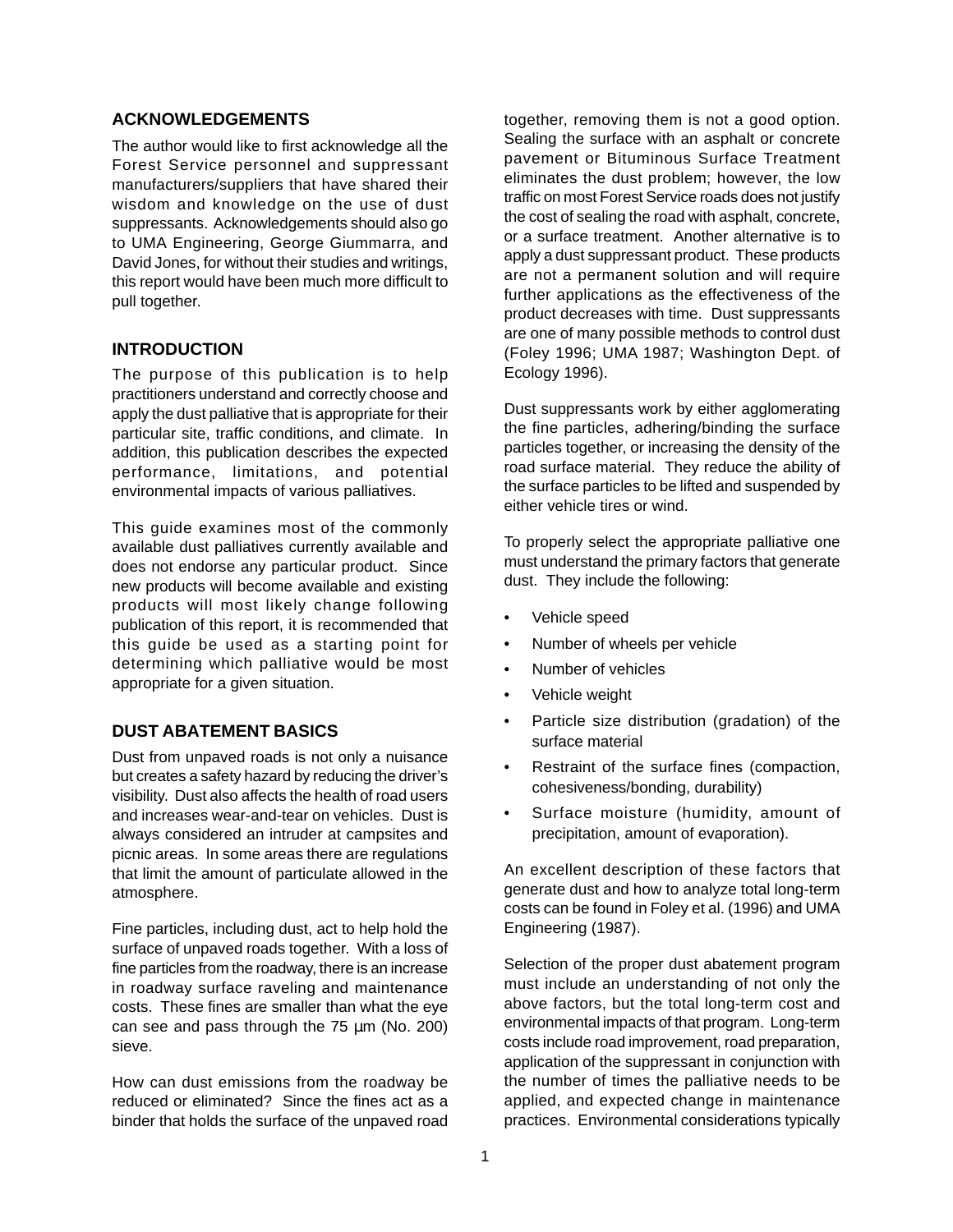include impacts to the water quality, aquatic habitat, and plant community.

Besides controlling dust, a good dust abatement program may include reduced maintenance bladings and decreased aggregate loss (UMA 1987; Addo and Sanders 1995; Lund 1973).

## **DUST PALLIATIVE BASICS**

There are a wide variety of dust suppressants available on the market today and there will continue to be more in the future. They can be divided into seven basic categories: water, water absorbing products, petroleum based products, organic nonpetroleum based products, electrochemical products, polymer products, and clay additive products. The categories are listed in order based on an estimate of past usage/ popularity.

Typical suppressants in each category are:

- **Water**
- Water Absorbing Products (deliquescent/ hydroscopic)
	- calcium chloride brine and flakes
	- magnesium chloride brine
	- sodium chloride (salt)
- Organic Petroleum Products
	- asphalt emulsions
	- cutback asphalt (liquid asphalt)
	- dust oils
	- modified asphalt emulsions
- Organic Nonpetroleum Products
	- animal fats
	- lignosulfonate
	- molasses/sugar beet
	- tall oil emulsions
	- vegetable oils
- Electrochemical Products
	- enzymes
	- ionic products
	- sulfonated oils
- **Synthetic Polymer Products** 
	- polyvinyl acetate
	- vinyl acrylic
- Clay Additives
	- bentonite
	- montmorillonite

Table 1 gives an overview of these seven categories, listing their attributes, limitations, typical application rates, and common names based on Foley et al. (1996), UMA Engineering (1987), TTAO (1986), Bolander (1997), and Scholen (1992). Table 2 lists manufacturers and some distributors of the various dust palliatives.

## **SUPPRESSANT SELECTION TIPS**

To determine the most cost-effective dust palliative, it is recommended that the flow diagram by UMA Engineering (1987) and Washington State Department of Ecology (1996) in figure 1 be followed. Important benefiting factors (Langdon 1980) of dust palliatives that should be considered when evaluating and selecting the proper dust palliative include:

- Cohering the dust particles to themselves or to larger particles
- Resisting wear by traffic
- Remaining on the road
- Resisting aging.

Based on the above characteristics, the product selection chart shown in table 3 should aid in selecting the most suitable dust palliative (Foley et al. 1996; UMA 1987; Bolander 1997; Bolander 1999; Scholen 1992; Langdon et al. 1980; Han 1992). When using the information in table 3, first perform a soils analysis to classify the surface material. Some palliatives require a clay component (plasticity index) or specific amount of fines to properly bind and/or agglomorate. Table 1 provides additional information about dust suppressant limitations, application methods, and environmental impact, which helps further in selecting the best dust palliative. The flow diagram in figure 1 leads the practitioner to figure 2, which is a guide for determining the overall cost of the dust abatement program including the yearly and possibly the multi-year cost of a dust abatement application. Figure 3 is a guide for summarizing the expected benefits of the selected dust control plan.

If a petroleum dust palliative is being considered, further suppressant selection information can be found in Langdon (1980) and Langdon, Hicks, and Williamson (1980).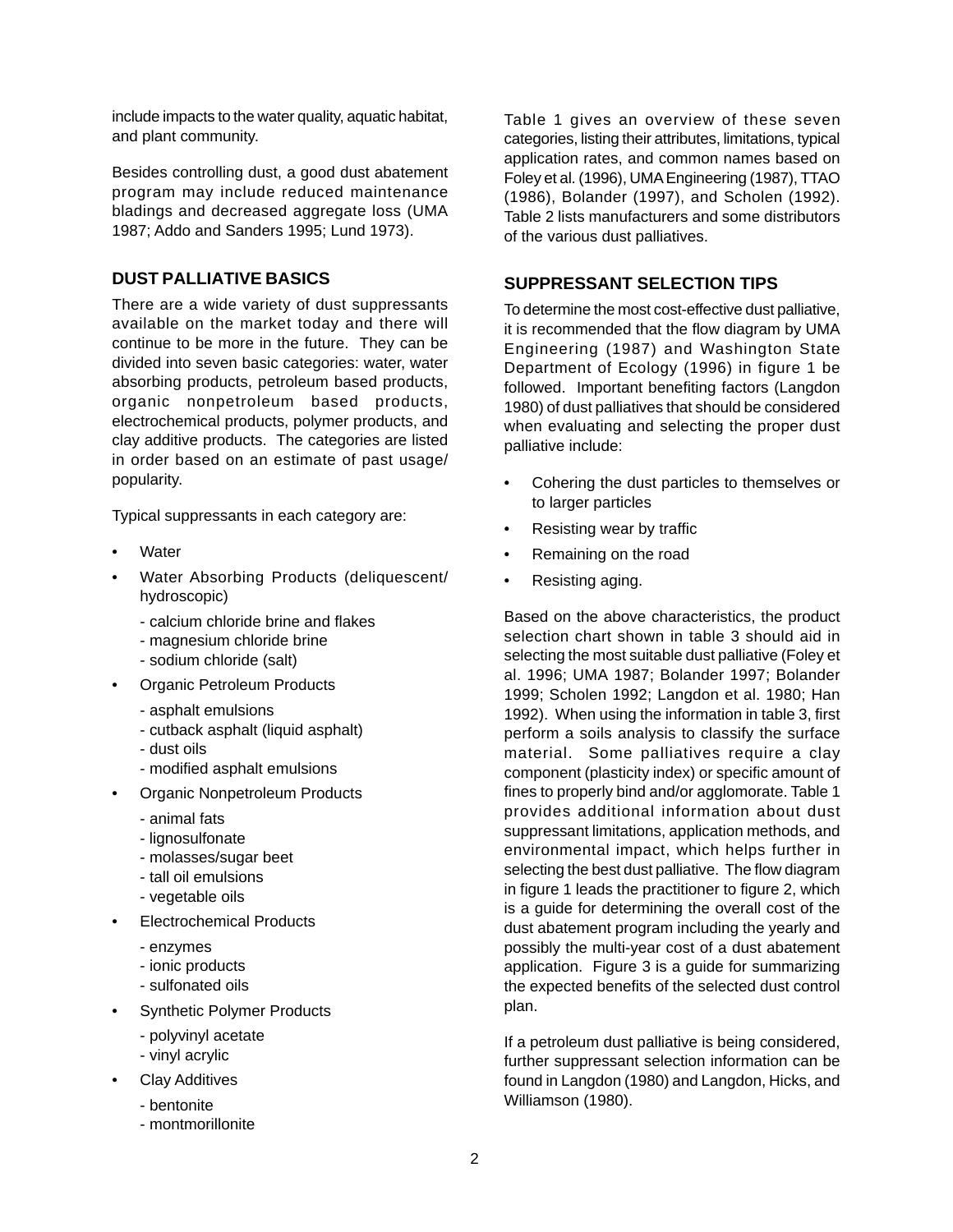| Dust Suppressant<br>Category                           | <b>Attributes</b>                                                                                                                                                                                                                                                                                                                                                                                                                                                                                                                                                                                | Limitations                                                                                                                                                                                                                                                                                                                                                                                                                                                                                                                                                                                                              | Application                                                                                                                                                                                                                                                                                                                                                                                                                                                                                                                          | Origin                                                                                                                                                                                                                                                                                                          | Environmental Impact                                                                                                                                                                                                                                                                                                                                                                                                                                                                 |  |  |
|--------------------------------------------------------|--------------------------------------------------------------------------------------------------------------------------------------------------------------------------------------------------------------------------------------------------------------------------------------------------------------------------------------------------------------------------------------------------------------------------------------------------------------------------------------------------------------------------------------------------------------------------------------------------|--------------------------------------------------------------------------------------------------------------------------------------------------------------------------------------------------------------------------------------------------------------------------------------------------------------------------------------------------------------------------------------------------------------------------------------------------------------------------------------------------------------------------------------------------------------------------------------------------------------------------|--------------------------------------------------------------------------------------------------------------------------------------------------------------------------------------------------------------------------------------------------------------------------------------------------------------------------------------------------------------------------------------------------------------------------------------------------------------------------------------------------------------------------------------|-----------------------------------------------------------------------------------------------------------------------------------------------------------------------------------------------------------------------------------------------------------------------------------------------------------------|--------------------------------------------------------------------------------------------------------------------------------------------------------------------------------------------------------------------------------------------------------------------------------------------------------------------------------------------------------------------------------------------------------------------------------------------------------------------------------------|--|--|
| Water                                                  | agglomerates the<br>$\bullet$<br>surface particles<br>normally, readily<br>$\bullet$<br>available                                                                                                                                                                                                                                                                                                                                                                                                                                                                                                | evaporates readily<br>controls dust<br>generally for less<br>than a day<br>generally the most<br>expensive and labor<br>intensive of the<br>inorganic<br>suppressants                                                                                                                                                                                                                                                                                                                                                                                                                                                    | frequency depends<br>on temperature and<br>humidity; typically<br>only effective from<br>1/2 to 12 hours                                                                                                                                                                                                                                                                                                                                                                                                                             | any potable water<br>source                                                                                                                                                                                                                                                                                     | • none                                                                                                                                                                                                                                                                                                                                                                                                                                                                               |  |  |
| Water Absorbing:<br>Calcium Chloride<br>(deliquescent) | • ability to absorb<br>water from the air is<br>a function of<br>temperature and<br>relative humidity; for<br>example, at 25°C<br>(77°F) it starts to<br>absorb water at 29%<br>relative humidity, and<br>at 38°C (100°F) it<br>starts to absorb<br>water at 20% relative<br>humidity<br>• significantly<br>increases surface<br>tension of water film<br>between particles,<br>helping to slow<br>evaporation and<br>further tighten<br>compacted soil as<br>drying progresses<br>treated road can be<br>regraded and<br>recompacted with<br>less concern for<br>losing moisture and<br>density | requires minimum<br>humidity level to<br>absorb moisture from<br>the air<br>doesn't perform as<br>well as MgCl in long<br>dry spells<br>performs better than<br>MgCl when high<br>humidity is present<br>slightly corrosive to<br>metal, highly to<br>aluminum and its<br>alloys, attracts<br>moisture, thereby<br>prolonging active<br>period for corrosion<br>rainwater tends to<br>leach out highly<br>soluble chlorides<br>if high fines content<br>in treated material,<br>the surface may<br>become slippery<br>when wet<br>effectiveness when<br>less than 20%<br>solution has<br>performance similar<br>to water | generally 1 to 2<br>treatments per<br>season<br>initial application:<br>$\bullet$<br>flake: @ 0.5 to 1.1<br>kg/m <sup>2</sup> (1.0 to 2.0<br>$lb/y^2$ ), typical<br>application 0.9 kg/m <sup>2</sup><br>$(1.7 \text{ lb/y}^2)$ @ 77%<br>purity<br>liquid: 35 to 38%<br>residual @ 0.9 to 1.6<br>$L/m^2$ (0.2 to<br>$0.35$ g/y <sup>2</sup> ), typical<br>application is 38%<br>residual concentrate<br>applied undiluted @<br>1.6 L/m <sup>2</sup> (0.35 g/y <sup>2</sup> )<br>• follow-up: apply<br>@ 1/2 to 1/3 initial<br>dosage | by-product in the<br>form of brine from<br>manufacture of<br>sodium carbonate by<br>ammonia-soda<br>process and of<br>bromine from natural<br>brines<br>three forms:<br>$\bullet$<br>flake, or Type I, @ 77<br>to 80% purity<br>pellet, or Type II, @<br>94 to 97% purity<br>clear liquid @ 35 to<br>38% solids | water quality impact:<br>generally negligible if<br>the proper buffer<br>zone exists between<br>treated area and<br>water<br>fresh water aquatic<br>$\bullet$<br>impact: may develop<br>at chloride<br>concentrations as<br>low as 400 ppm for<br>trout, up to 10,000<br>ppm for other fish<br>species<br>plant impact: some<br>species susceptible,<br>such as pine,<br>hemlock, poplar,<br>ash, spruce, and<br>maple<br>potential concerns<br>with spills of liquid<br>concentrate |  |  |

Table 1—Road dust suppressants.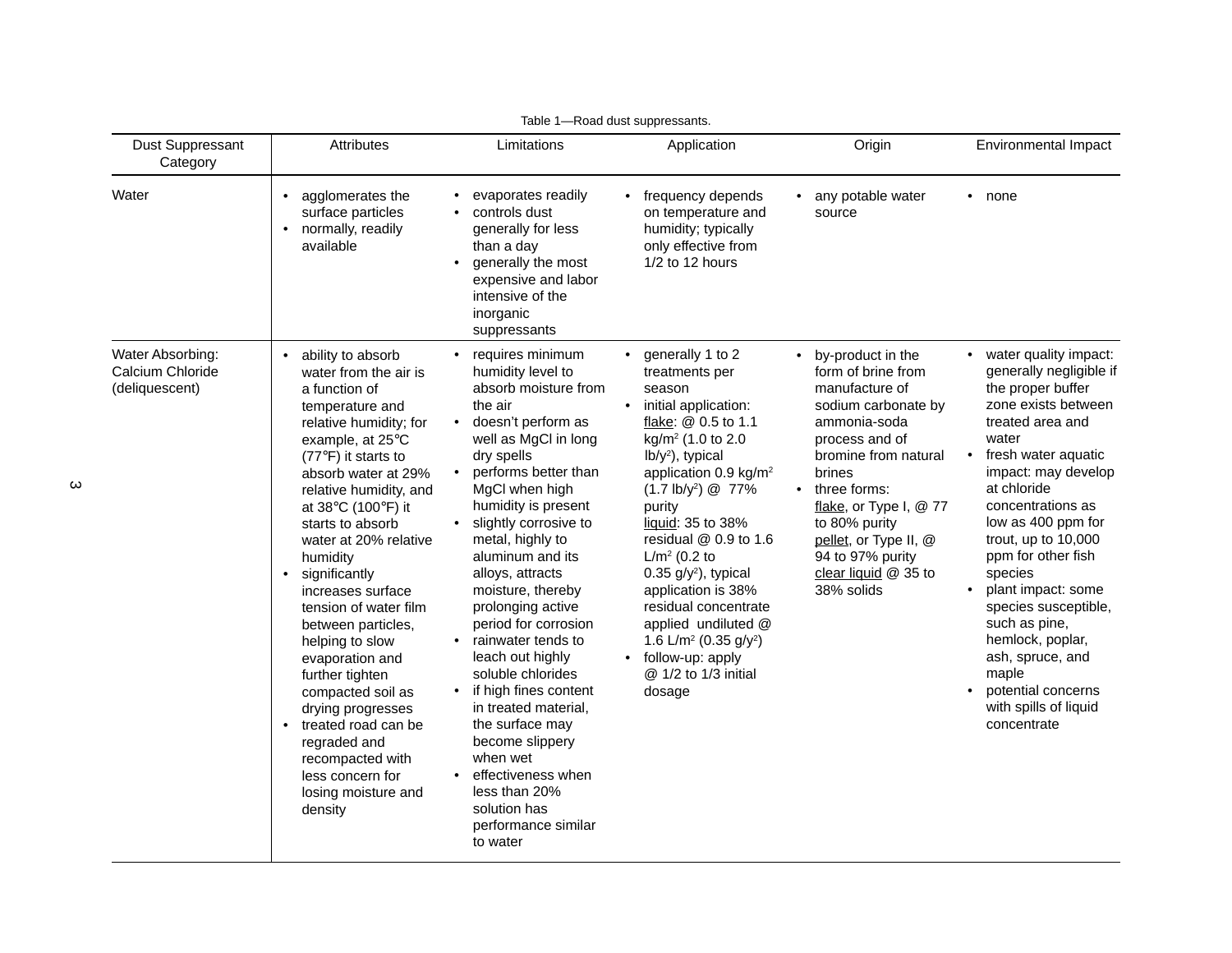| Dust Suppressant<br>Category                             | <b>Attributes</b>                                                                                                                                                                                                                                                                                                                                                       | Limitations                                                                                                                                                                                                                                                                                                                                                                                                                                                                                                                                                                                                                | Application                                                                                                                                                                                                                                                                                                                                                           | Origin                                      | Environmental Impact                                                                                                                                                                                                                                                                                                                                                                                                                                      |  |
|----------------------------------------------------------|-------------------------------------------------------------------------------------------------------------------------------------------------------------------------------------------------------------------------------------------------------------------------------------------------------------------------------------------------------------------------|----------------------------------------------------------------------------------------------------------------------------------------------------------------------------------------------------------------------------------------------------------------------------------------------------------------------------------------------------------------------------------------------------------------------------------------------------------------------------------------------------------------------------------------------------------------------------------------------------------------------------|-----------------------------------------------------------------------------------------------------------------------------------------------------------------------------------------------------------------------------------------------------------------------------------------------------------------------------------------------------------------------|---------------------------------------------|-----------------------------------------------------------------------------------------------------------------------------------------------------------------------------------------------------------------------------------------------------------------------------------------------------------------------------------------------------------------------------------------------------------------------------------------------------------|--|
| Water Absorbing:<br>Magnesium Chloride<br>(deliquescent) | starts to absorb<br>water from the air at<br>32% relative humidity<br>independent of<br>temperature<br>more effective than<br>calcium chloride<br>solutions for<br>increasing surface<br>tension, resulting in a<br>very hard road<br>surface when dry<br>treated road can be<br>regraded and<br>recompacted with<br>less concern for<br>losing moisture and<br>density | requires minimum<br>humidity level to<br>absorb moisture from<br>the air<br>more suitable in drier<br>climates<br>in concentrated<br>$\bullet$<br>solutions, very<br>corrosive to steel<br>(note: some products<br>may contain a<br>corrosive-inhibiting<br>additive); attracts<br>moisture, thereby<br>prolonging active<br>period for corrosion<br>rainwater tends to<br>$\bullet$<br>leach out highly<br>soluble chlorides<br>if high fines content<br>in treated material,<br>the surface may<br>become slippery<br>when wet<br>effectiveness when<br>less than 20%<br>solution has<br>performance similar<br>to water | generally 1 - 2<br>treatments per<br>season<br>initial application:<br>$\bullet$<br>28 to 35% residual<br>@ 1.4 to 2.3 L/m <sup>2</sup><br>$(0.30 \text{ to } 0.5 \text{ g/y}^2),$<br>typical application is<br>30% residual<br>concentrate applied<br>undiluted @ 2.3 L/m <sup>2</sup><br>$(0.50 g/y^2)$<br>follow-up:<br>$\bullet$<br>apply @ 1/2 initial<br>dosage | occurs naturally as<br>brine (evaporated)   | water quality impact:<br>generally negligible if<br>the proper buffer<br>zone exists between<br>treated area and<br>water<br>fresh water aquatic<br>$\bullet$<br>impact: may develop<br>at chloride<br>concentrations as<br>low as 400 ppm for<br>trout, up to $10,000$<br>ppm for other fish<br>species<br>plant impact: some<br>species susceptible<br>such as pine,<br>hemlock, poplar, ash,<br>spruce, and maple<br>potential concerns<br>with spills |  |
| Water Absorbing:<br>Sodium Chloride<br>(hygroscopic)     | starts to absorb<br>water from the air at<br>79% relative humidity<br>independent of<br>temperature<br>increases surface<br>tension slightly less<br>than calcium chloride                                                                                                                                                                                              | requires minimum<br>humidity level to<br>absorb moisture from<br>the air<br>moderately corrosive<br>to steel in dilute<br>solutions<br>tends not to hold up<br>well as a surface<br>application                                                                                                                                                                                                                                                                                                                                                                                                                            | generally 1 - 2<br>treatments per<br>season<br>higher dosages than<br>calcium treatment                                                                                                                                                                                                                                                                               | occurs naturally as<br>rock salt and brines | same as calcium<br>chloride                                                                                                                                                                                                                                                                                                                                                                                                                               |  |

Table 1—Road dust suppressants (continued).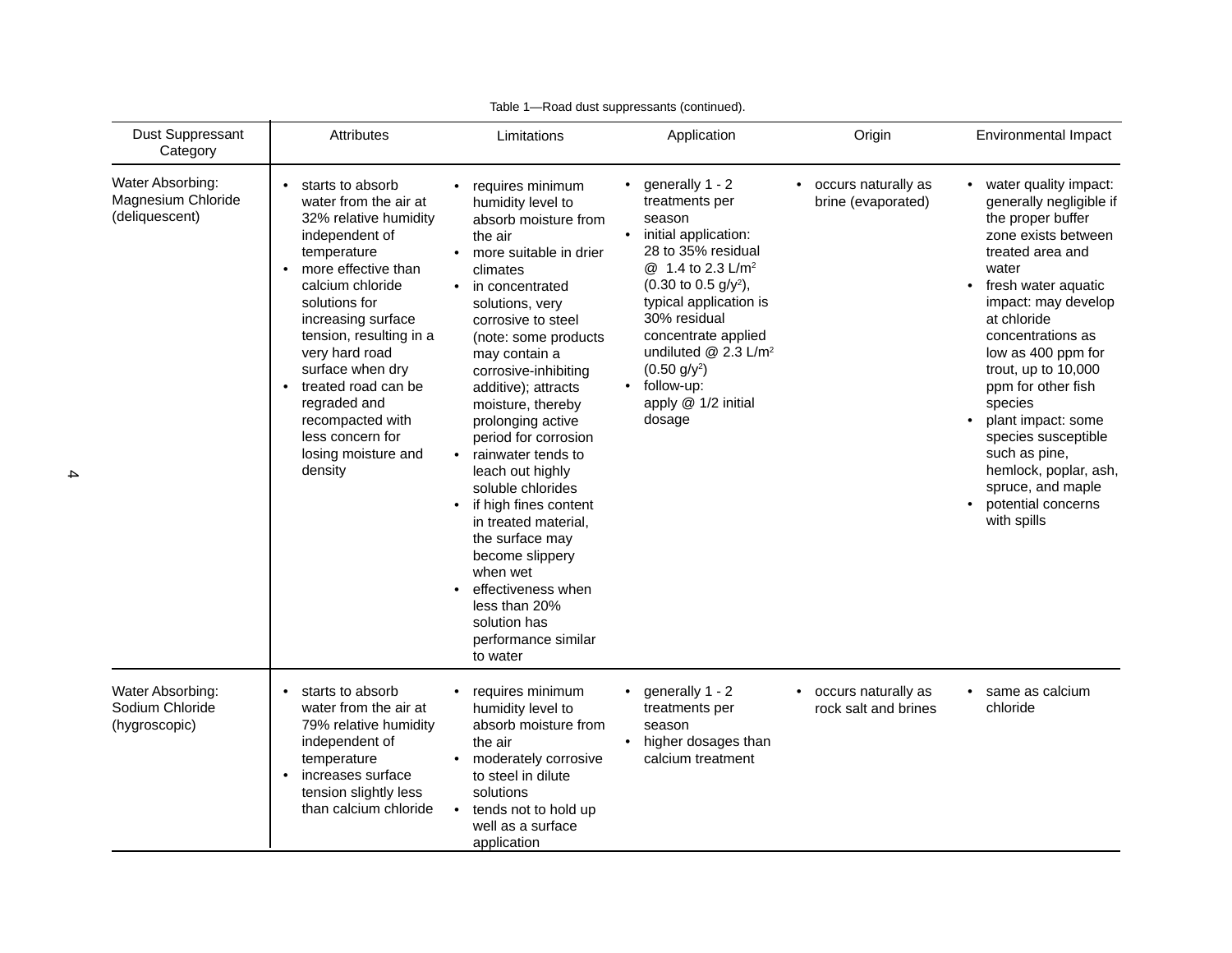| Dust Suppressant<br>Category                       | <b>Attributes</b>                                                                                                                                                                                                                                                                                                                                          | Limitations                                                                                                                                                                                                                                                                                                                                                 | Application                                                                                                                                                                                                                                                                                                                                                                                                                                                                                                                                                                                                                               | Origin                                                                                                                                                                                                                                                                                              | Environmental Impact                                                                                                                                                                                                                                                                       |  |  |
|----------------------------------------------------|------------------------------------------------------------------------------------------------------------------------------------------------------------------------------------------------------------------------------------------------------------------------------------------------------------------------------------------------------------|-------------------------------------------------------------------------------------------------------------------------------------------------------------------------------------------------------------------------------------------------------------------------------------------------------------------------------------------------------------|-------------------------------------------------------------------------------------------------------------------------------------------------------------------------------------------------------------------------------------------------------------------------------------------------------------------------------------------------------------------------------------------------------------------------------------------------------------------------------------------------------------------------------------------------------------------------------------------------------------------------------------------|-----------------------------------------------------------------------------------------------------------------------------------------------------------------------------------------------------------------------------------------------------------------------------------------------------|--------------------------------------------------------------------------------------------------------------------------------------------------------------------------------------------------------------------------------------------------------------------------------------------|--|--|
| Organic Petroleum<br><b>Products</b>               | binds and/or<br>agglomerates<br>surface particles<br>because of asphalt<br>adhesive properties<br>serves to waterproof<br>the road                                                                                                                                                                                                                         | under dry conditions<br>some products may<br>not maintain<br>resilience<br>if too many fines in<br>surface and high in<br>asphaltenes, it can<br>form a crust and<br>fragment under traffic<br>and in wet weather<br>some products are<br>difficult to maintain                                                                                             | • generally 1 to 2<br>treatments per season<br>• 0.5 to 4.5 L/m <sup>2</sup> (0.1 to 1 $\bullet$<br>g/y <sup>2</sup> ) depending on<br>road surface condition,<br>dilution, and product<br>the higher viscosity<br>$\bullet$<br>emulsions are used for $\bullet$<br>the more open-graded<br>surface materials<br>follow-up: apply at<br>$\bullet$<br>reduced initial dosages                                                                                                                                                                                                                                                              | • cutback asphalt: SC-<br>70<br>Asphalt emulsion:<br>SS-1, SS-1h, CSS-1,<br>or CSS-1h mixed<br>with 5+ parts water<br>by volume<br>modified asphalt<br>emulsions<br>emulsified oils<br>mineral oils                                                                                                 | wide variety of<br>ingredients in these<br>products<br>"used" products are<br>$\bullet$<br>toxic<br>oil in products might<br>$\bullet$<br>be toxic<br>need product specific<br>$\bullet$<br>analysis<br>potential concerns<br>with spills and<br>leaching prior to the<br>product "curing" |  |  |
| Organic Nonpetroleum:<br><b>Lignin Derivatives</b> | binds surface<br>$\bullet$<br>particles together<br>greatly increases dry<br>$\bullet$<br>strength of material<br>under dry conditions<br>retains effectiveness<br>during long dry<br>periods with low<br>humidity<br>with high amounts of<br>clay, it tends to<br>remain slightly plastic<br>permitting reshaping<br>and additional traffic<br>compaction | may cause corrosion<br>of aluminum and its<br>alloys<br>surface binding<br>action may be<br>reduced or<br>completely destroyed<br>by heavy rain, due to<br>solubility of solids in<br>water<br>becomes slippery<br>when wet, brittle<br>when dry<br>difficult to maintain<br>as a hard surface,<br>but can be done<br>under adequate<br>moisture conditions | generally 1 to 2<br>$\bullet$<br>treatments per<br>season<br>10 to 25% residual<br>$\bullet$<br>@ 2.3 to 4.5 L/m <sup>2</sup><br>$(0.5 \text{ to } 1.0 \text{ g/y}^2),$<br>typical application is<br>50% residual<br>concentrate applied<br>undiluted $@$ 2.3 L/m <sup>2</sup><br>$(0.50 g/y^2)$ or<br>50% residual<br>concentrate applied<br>diluted 1:1 w/water<br>@ 4.5 L/m <sup>2</sup> (1.0 g/y <sup>2</sup> )<br>may be<br>$\bullet$<br>advantageous to<br>apply in two<br>applications<br>also comes in<br>$\bullet$<br>powdered form that<br>is mixed 1 kg to 840<br>liters (1 lb to 100<br>gallons) of water and<br>then sprayed | • water liquor product<br>of sulfite paper<br>making process,<br>contains lignin in<br>solution<br>composition depends<br>on raw materials<br>(mainly wood pulp)<br>and chemicals used<br>to extract cellulose;<br>active constituent is<br>neutralized lignin<br>sulfuric acid<br>containing sugar | water quality<br>$\bullet$<br>impacts: none<br>fresh water aquatic<br>impacts: BOD may<br>be high upon<br>leaching into a small<br>stream<br>plant impacts: none<br>potential concern<br>with spills                                                                                       |  |  |

| Table 1-Road dust suppressants (continued). |  |
|---------------------------------------------|--|
|                                             |  |

 $\sigma$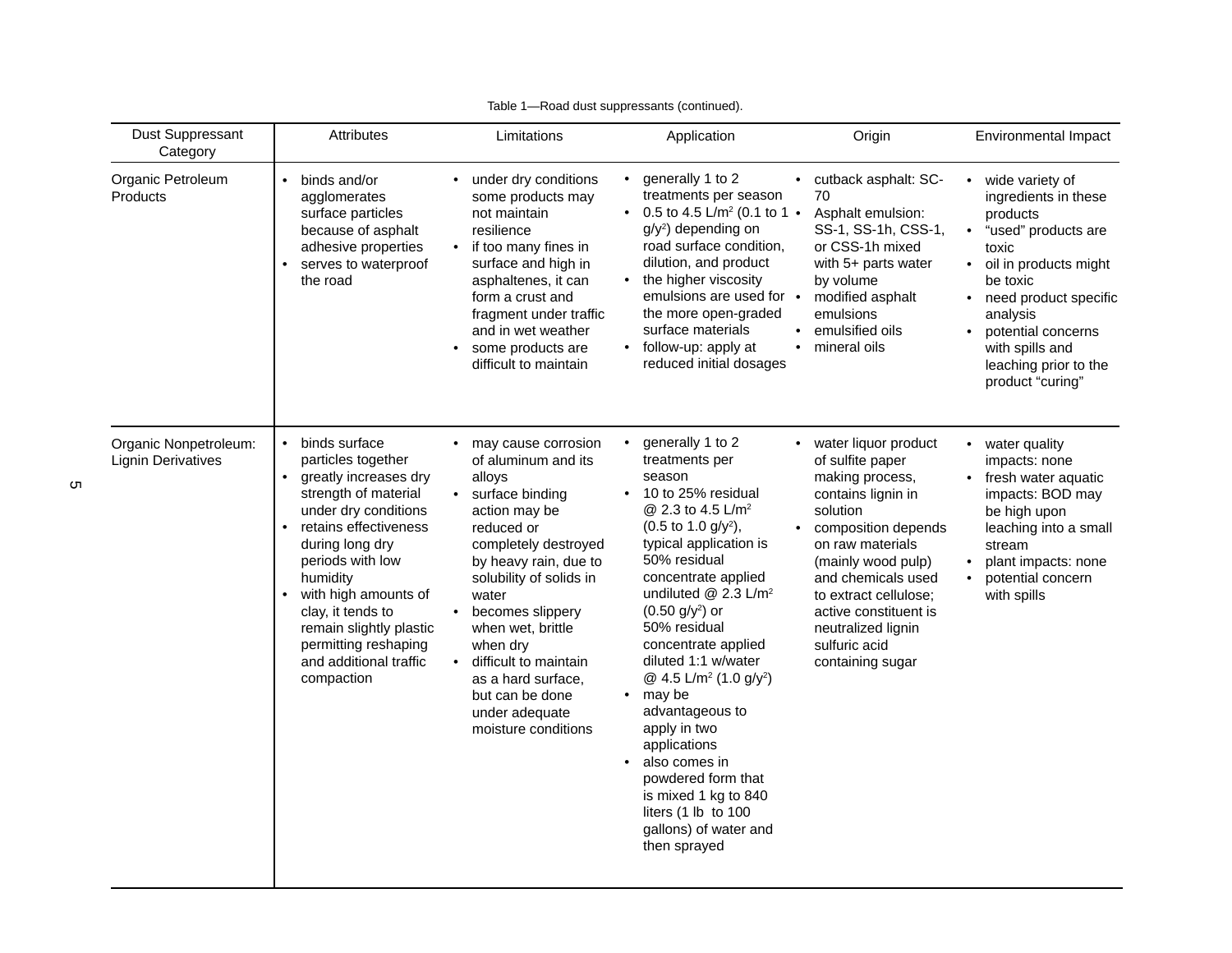| <b>Dust Suppressant</b><br>Category                     | <b>Attributes</b>                                                                                                             | Limitations                                                                                                                                                                                                | Application                                                                                                                                                                                                                                                                                                                   | Origin                                                                            | Environmental Impact                                                                                                                                                           |
|---------------------------------------------------------|-------------------------------------------------------------------------------------------------------------------------------|------------------------------------------------------------------------------------------------------------------------------------------------------------------------------------------------------------|-------------------------------------------------------------------------------------------------------------------------------------------------------------------------------------------------------------------------------------------------------------------------------------------------------------------------------|-----------------------------------------------------------------------------------|--------------------------------------------------------------------------------------------------------------------------------------------------------------------------------|
| Organic Nonpetroleum:<br>Molasses/Sugar Beet<br>Extract | provides temporary<br>binding of the<br>surface particles                                                                     | limited availability                                                                                                                                                                                       | not researched                                                                                                                                                                                                                                                                                                                | by-product of the<br>sugar beet<br>processing industry                            | water quality impact:<br>unknown<br>fresh water aquatic<br>impact: unknown<br>plant impact:<br>unknown, none<br>expected                                                       |
| Organic Nonpetroleum:<br><b>Tall-Oil Derivatives</b>    | • adheres surface<br>particles together<br>greatly increases dry<br>$\bullet$<br>strength of material<br>under dry conditions | surface binding<br>action may be<br>reduced or<br>completely destroyed<br>by long-term<br>exposure to heavy<br>rain, due to solubility<br>of solids in water<br>difficult to maintain<br>as a hard surface | generally 1 treatment<br>every few years<br>10 to 20% residual<br>solution $@1.4$ to 4.5<br>L/m <sup>2</sup> (0.3 to 1.0 g/y <sup>2</sup> );<br>typical application is<br>40 to 50% residual<br>concentrate applied<br>diluted 1:4 w/water<br>@ 2.3 L/m <sup>2</sup> (0.5<br>$gal/y^2$ )                                      | distilled product of<br>the kraft (sulfate)<br>paper making<br>process            | water quality impact:<br>unknown<br>fresh water aquatic<br>impact: unknown<br>plant impact:<br>unknown                                                                         |
| Organic Nonpetroleum:<br>Vegetable oils                 | agglomerates the<br>surface particles                                                                                         | limited availability<br>oxidizes rapidly, then<br>becomes brittle                                                                                                                                          | generally 1 treatment<br>$\bullet$<br>per season<br>application rate varies<br>$\bullet$<br>by product, typically<br>1.1 to 2.3 $L/m^2$<br>$(0.25 \text{ to } 0.50 \text{ g/y}^2)$<br>the warmer the<br>$\bullet$<br>product, the faster the<br>penetration<br>follow-up: apply at<br>$\bullet$<br>reduced initial<br>dosages | some products:<br>canola oil, soybean<br>oil. cotton seed oil.<br>and linseed oil | water quality impact:<br>unknown<br>fresh water aquatic<br>impact: some<br>products have been<br>tested and have a<br>low impact<br>plant impact:<br>unknown, none<br>expected |

#### Table 1—Road dust suppressants (continued).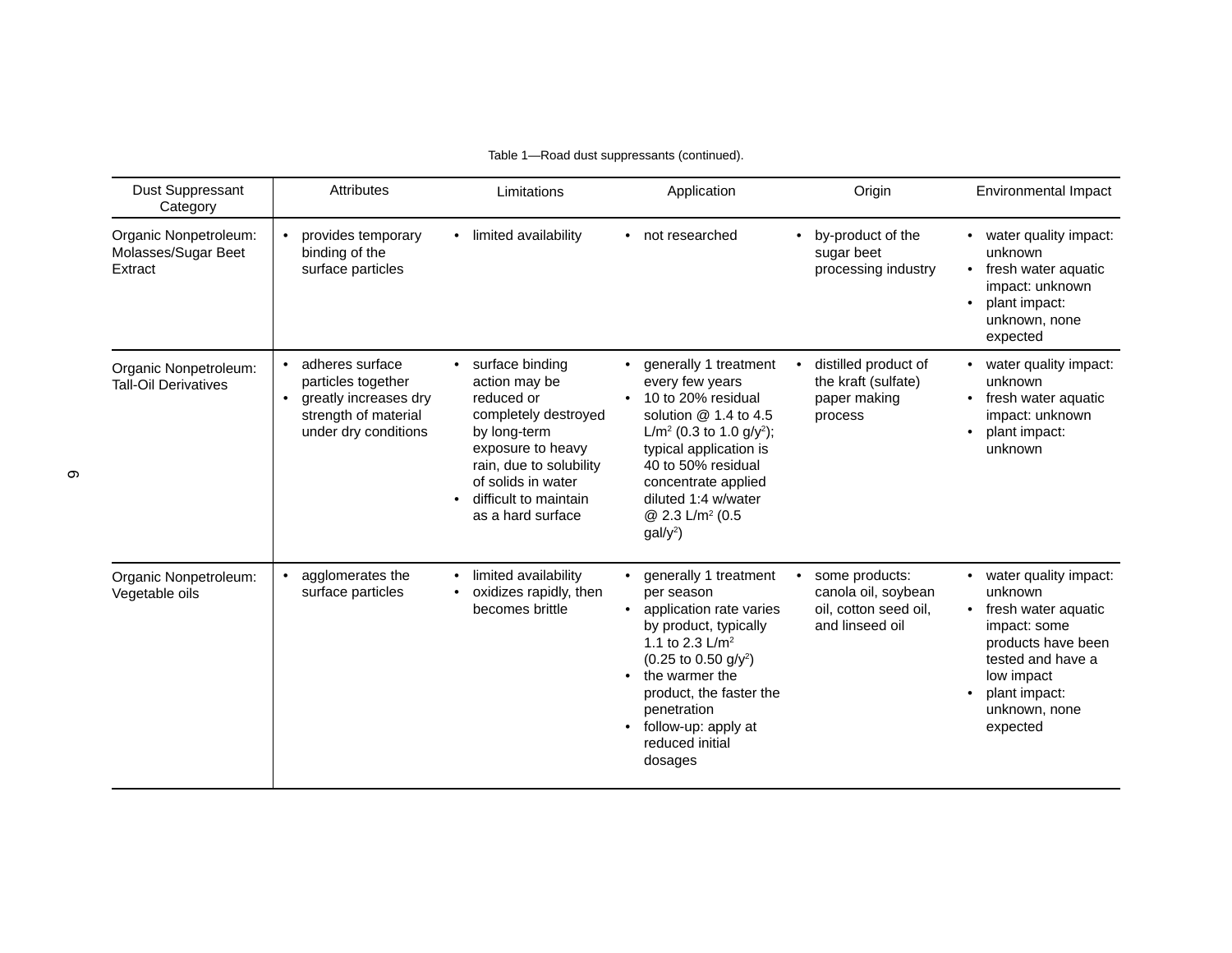| Table 1-Road dust suppressants (continued). |  |
|---------------------------------------------|--|
|                                             |  |

| Dust Suppressant<br>Category     | <b>Attributes</b>                                                                                                                        | Limitations                                                                                                                                                                                                                                  | Application                                                                                                                                                                                                                                                                                           | Origin                                                                                     | <b>Environmental Impact</b>                                                                                                                           |  |  |
|----------------------------------|------------------------------------------------------------------------------------------------------------------------------------------|----------------------------------------------------------------------------------------------------------------------------------------------------------------------------------------------------------------------------------------------|-------------------------------------------------------------------------------------------------------------------------------------------------------------------------------------------------------------------------------------------------------------------------------------------------------|--------------------------------------------------------------------------------------------|-------------------------------------------------------------------------------------------------------------------------------------------------------|--|--|
| Electrochemical<br>Derivatives   | changes<br>$\bullet$<br>characteristics of<br>clay-sized particles<br>generally effective<br>regardless of climatic<br>conditions        | performance<br>$\bullet$<br>dependent on fine-<br>clay mineralogy<br>needs time to "set-<br>up," i.e. react with<br>the clay fraction<br>difficult to maintain if<br>full strengthening<br>reaction occurs<br>limited life span<br>$\bullet$ | generally diluted 1<br>part product to<br>anywhere from 100<br>to 600 parts water<br>diluted product also<br>$\bullet$<br>used to compact the<br>scarified surface                                                                                                                                    | • typical products:<br>sulfonated oils.<br>ammonium chloride<br>enzymes, ionic<br>products | • need product specific<br>analysis<br>some products are<br>$\bullet$<br>highly acidic in their<br>undiluted form                                     |  |  |
| Synthetic Polymer<br>Derivatives | binds surface<br>$\bullet$<br>particles because of<br>polymer's adhesive<br>properties                                                   | difficult to maintain<br>as a hard surface                                                                                                                                                                                                   | generally 1 treatment<br>every few years<br>5 to 15% residual<br>$\bullet$<br>solution @ 1.4 to 4.5<br>L/m <sup>2</sup> (0.3 to 1.0 g/y <sup>2</sup> );<br>typical application is<br>40 to 50% residual<br>concentrate applied,<br>diluted 1:9 w/water<br>@ 2.3 L/m <sup>2</sup> (0.50<br>$gal/y^2$ ) | by-product of the<br>adhesive<br>manufacturing<br>process<br>typically 40 to 60%<br>solids | water quality impact:<br>none<br>fresh water aquatic<br>impact: generally low<br>plant impact: none<br>need product specific<br>$\bullet$<br>analysis |  |  |
| <b>Clay Additives</b>            | agglomerates with<br>$\bullet$<br>fine dust particles<br>generally increases<br>٠<br>dry strength of<br>material under dry<br>conditions | if high fines content<br>in treated material.<br>the surface may<br>become slippery<br>when wet                                                                                                                                              | generally 1 treatment<br>every 5 years<br>typical application<br>$\bullet$<br>rate is at 1 to 3% by<br>dry weight                                                                                                                                                                                     | mined natural clay<br>deposits                                                             | water quality impact:<br>unknown<br>fresh water aquatic<br>impact: none<br>plant impact: none                                                         |  |  |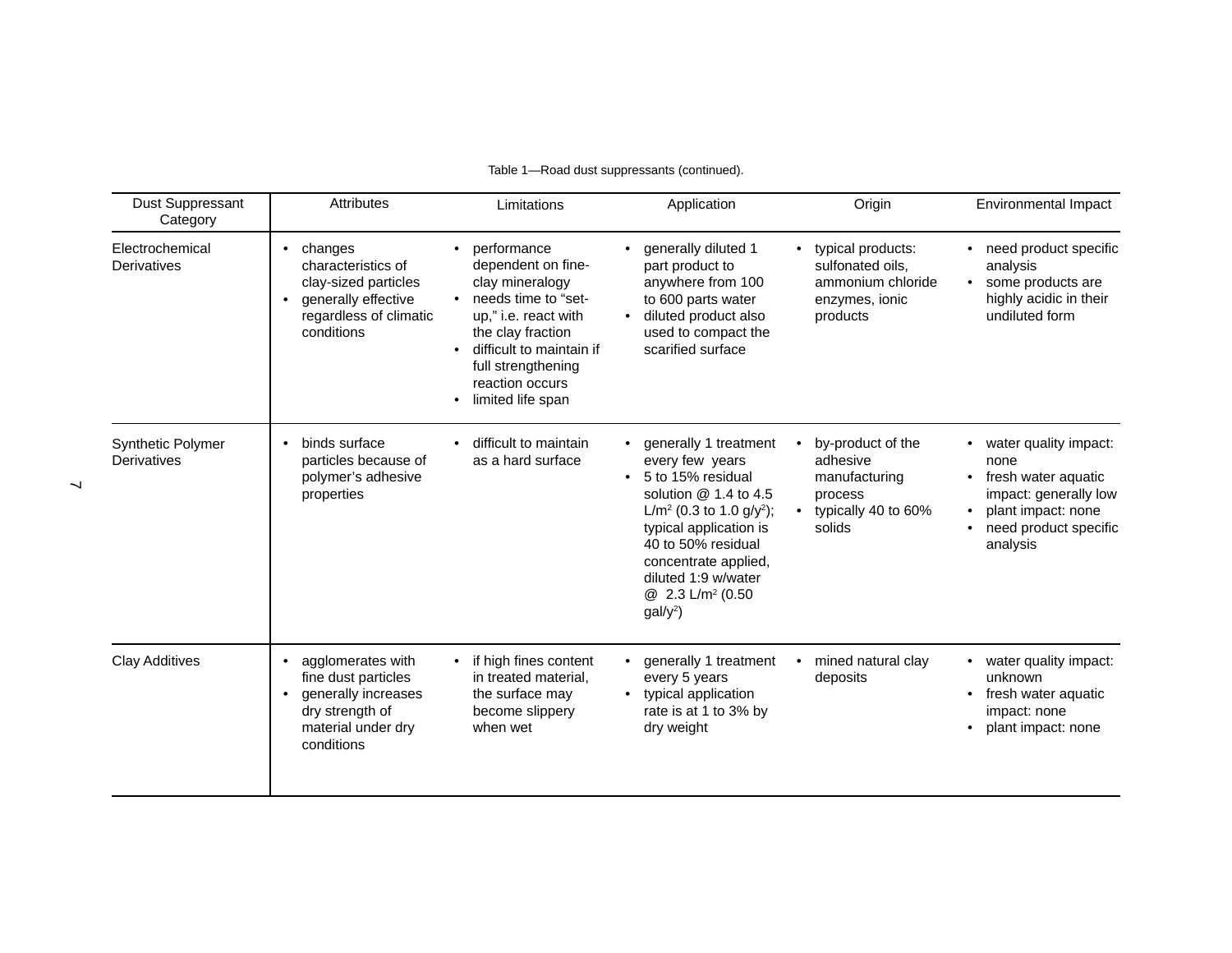| <b>Suppressant Category</b> |                                            | <b>Product Name</b>                         | Manufacturer or Primary<br>Distributor | <b>Phone Number</b> | Web Site                                     |
|-----------------------------|--------------------------------------------|---------------------------------------------|----------------------------------------|---------------------|----------------------------------------------|
| <b>Water Absorbing</b>      | Calcium Chloride                           | Calcium Chloride Liquid                     | <b>General Chemical</b>                | 800-668-0433        | www.genchem.com                              |
|                             |                                            | <b>Calcium Chloride Flakes</b>              | <b>General Chemical</b>                | 800-668-0433        | www.genchem.com                              |
|                             |                                            | Dowflake                                    | Dow Chemical                           | 800-447-4369        | www.dowcalciumchloride.com                   |
|                             |                                            | Liquidow                                    | Dow Chemical                           | 800-447-4369        | www.dowcalciumchloride.com                   |
|                             | Magnesium Chloride                         | <b>DustGard</b>                             | <b>IMC Salt</b>                        | 913-344-9334        |                                              |
|                             |                                            | Dust-Off                                    | Cargill Salt Division                  | 800-553-7879        |                                              |
|                             |                                            | Chlor-tex                                   | Soil-Tech                              | 702-873-2023        | www.soil-tech.com                            |
|                             | Blend of Calcium and<br>Magnesium Chloride | Dust Fyghter                                | Midwestern Industrial Supply, Inc.     | 800-321-0699        | www.midwestind.com                           |
|                             | Sodium Chloride                            | <b>Morton Salt</b>                          | Morton International                   | 312-807-2000        |                                              |
|                             |                                            | <b>IMC Salt</b>                             | <b>IMC Salt</b>                        | 800-323-1641        |                                              |
| Organic                     | <b>Asphalt Emulsion</b>                    | CSS-1                                       | Any major asphalt supplier             |                     |                                              |
| Petroleum                   | <b>MC-70</b><br>Cutback                    |                                             | Any major asphalt supplier             |                     |                                              |
|                             | <b>Dust Oil/Dust Fluids</b>                | <b>Fuel Oil</b>                             | Pacific Northern Industrial Fuels      | 206-282-4421        |                                              |
|                             |                                            | Duo Prime Oil                               | Lyondell Petrochemical Co.             | 800-423-8434        | (white mineral oil)                          |
|                             |                                            | EnviroKleen                                 | Midwestern Industrial Supply, Inc.     | 800-321-0699        | www.midwestind.com<br>(synthetic iso-alkane) |
|                             | <b>Modified Asphalt</b>                    | Asphotac                                    | Actin                                  | 219-397-5020        |                                              |
|                             | Emulsion                                   | Coherex                                     | Witco Corp.                            | 800-494-8287        | www.witco.com                                |
|                             |                                            | DOPE-30                                     | Morgan Emultech, Inc.                  | 530-241-1364        |                                              |
|                             |                                            | PennzSuppress-D                             | Pennzoil-Quaker State Co.              | 713-546-4000        | www.pennzsuppress.com                        |
|                             |                                            | <b>Penetrating Emulsion</b><br>Primer (PEP) | Koch Asphalt Co.                       | 909-829-0505        | www.kochmaterials.com                        |
|                             |                                            | Petro Tac                                   | Syntech Products, Inc.                 | 800-537-0288        | www.syntechproducts.com                      |
|                             |                                            | Road Pro                                    | Midwestern Industrial Supply, Inc.     | 800-321-0699        | www.midwestind.com                           |
|                             |                                            | Sandstill                                   | Energy Systems Associates, Inc.        | 703-503-7873        |                                              |
| Organic                     | Lignosulfonate                             | <b>DC-22</b>                                | Dallas Roadway Products, Inc.          | 800-317-1968        | www.dallasroadway.com                        |
| Nonpetroleum                |                                            | <b>Dustac</b>                               | Georgia Pacific West, Inc.             | 360-733-4410        | (was Lignosite)                              |
|                             |                                            | Dustac-100                                  | Georgia Pacific West, Inc.             | 360-733-4410        | www.gp.com/chemical/<br>lignosulfonate       |
|                             |                                            | CalBinder                                   | California-Fresno Oil Co.              | 209-486-0220        | www.calfresno.com                            |
|                             |                                            | Polybinder                                  | Jim Good Marketing                     | 805-746-3783        |                                              |
|                             |                                            | <b>RB Ultra Plus</b>                        | Roadbind America Inc.                  | 888-488-4273        | www.roadbind.com                             |

Table 2—Suppressant manufacturers.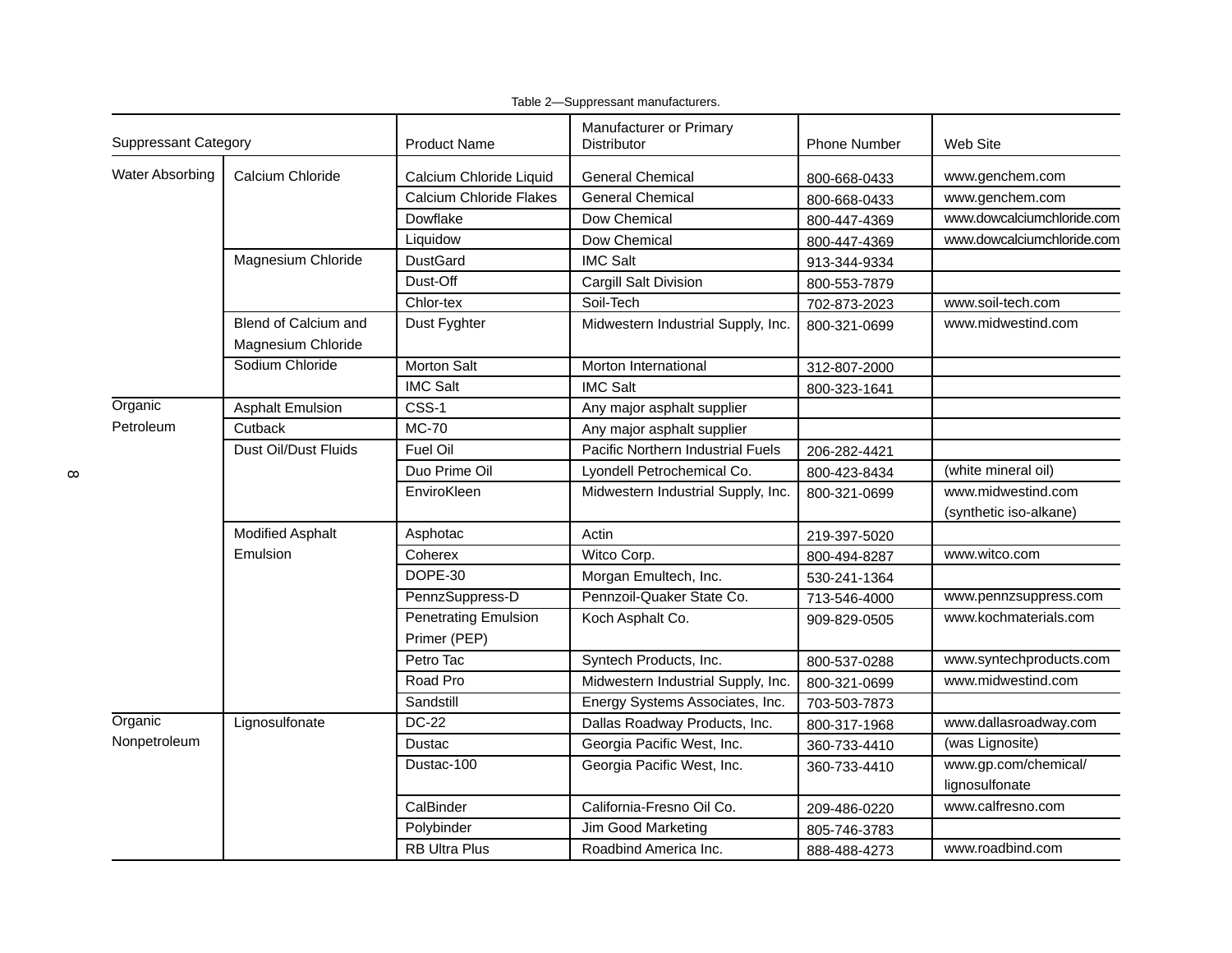| <b>Suppressant Category</b> |                                | <b>Product Name</b>        | Manufacturer or Primary<br><b>Distributor</b>      | <b>Phone Number</b> | Web Site                     |  |
|-----------------------------|--------------------------------|----------------------------|----------------------------------------------------|---------------------|------------------------------|--|
|                             | Molassas/Sugar Beet            | Dust Down                  | Amalgamated Sugar Co.                              | 208-733-4104        |                              |  |
|                             | <b>Tall Oil Emulsion</b>       | Dust Control E             | Pacific Chemicals, Inc./                           | 604-828-0218 or     |                              |  |
|                             |                                |                            | Lyman Dust Control                                 | 800-952-6457        |                              |  |
|                             |                                | Dustrol EX                 | Pacific Chemicals, Inc /                           | 604-828-0218 or     |                              |  |
|                             |                                |                            | Lyman Dust Control                                 | 800-952-6457        |                              |  |
|                             |                                | Road Oyl                   | Soil Stabilization Products Co., Inc.              | 800-523-9992        | www.sspco.org                |  |
|                             | Vegetable Oils                 | Soapstock                  | Kansas Soybean Association                         | 800-328-7390        |                              |  |
|                             |                                |                            | Indiana Soybean Association                        | 800-735-0195        |                              |  |
|                             |                                | Dust Control Agent SS      | Greenland Corp.                                    | 888-682-6040        |                              |  |
| Electro-                    | Enzymes                        | <b>Bio Cat 300-1</b>       | Soil Stabilization Products Co., Inc.              | 800-523-9992        | www.sspco.org                |  |
| chemical                    |                                | <b>EMCSQUARED</b>          | Soil Stabilization Products Co., Inc.              | 800-523-9992        | www.sspco.org                |  |
|                             |                                | Perma-Zyme 11X             | The Charbon Group, Inc.                            | 714-593-1034        | www.natural-industrial.com   |  |
|                             |                                | <b>UBIX No. 0010</b>       | Enzymes Plus, Div of Anderson<br><b>Affiliates</b> | 800-444-7741        |                              |  |
|                             | <b>lonic</b>                   | Road Bond EN-1             | C.S.S. Technology, Inc.                            | 800-541-3348        | www.csstech.com              |  |
|                             |                                | Terrastone                 | Moorhead Group                                     | 831-685-1148        | www.terrastone.com           |  |
|                             | <b>Sulfonated Oils</b>         | <b>CBR Plus</b>            | CBR Plus, Inc. (Canada)                            | 604-684-8072        | www.cbrplus.com              |  |
|                             |                                | Condor SS                  | Earth Sciences Products Corp.                      | 503-678-1216        | www.earthscienceproducts.com |  |
|                             |                                | SA-44 System               | Dallas Roadway Products, Inc.                      | 800-317-1968        | www.dallasroadway.com        |  |
|                             |                                | Settler                    | Mantex                                             | 800-527-9919        |                              |  |
|                             |                                | <b>TerraBond Clay</b>      | Fluid Sciences, LLC                                | 888-356-7847 or     | www.fluidsciences.com        |  |
|                             |                                | Stabilizer                 |                                                    | 318-264-9448        |                              |  |
| Synthetic                   | Polyvinyl Acetate              | Aerospray 70A              | <b>Cytec Industries</b>                            | 800-835-9844        | www.cytec.com                |  |
| Polymer                     |                                | Soil Master WR             | Enviromental Soil Systems, Inc.                    | 800-368-4115        |                              |  |
| Emulsions                   | Vinyl Acrylic                  | Earthbound L               | Earth Chem Inc.                                    | 970-223-4998        | www.earthchem.com            |  |
|                             |                                | ECO-110                    | Chem-crete                                         | 972-234-8565        | www.chem-crete.com/          |  |
|                             |                                |                            |                                                    |                     | soilstabilizer.htm           |  |
|                             |                                | PolyPavement               | PolyPavement Company                               | 323-954-2240        | www.polypavement.com         |  |
|                             |                                | <b>Liquid Dust Control</b> | Enviroseal Corp.                                   | 561-969-0400        | www.enviroseal.com           |  |
|                             |                                | Marloc                     | Reclamare Co.                                      | 206-824-2385        |                              |  |
|                             |                                | Soiloc-D                   | <b>Hercules Soiloc</b>                             | 800-815-7668        |                              |  |
|                             |                                | Soil Seal                  | Soil Stabilization Products Co., Inc.              | 800-523-9992        | www.sspco.org                |  |
|                             |                                | Soil Sement                | Midwestern Industrial Supply, Inc.                 | 800-321-0699        | www.midwestind.com           |  |
|                             |                                | <b>TerraBond PolySeal</b>  | Fluid Sciences, LLC                                | 888-356-7847        | www.fluidsciences.com        |  |
|                             | <b>Combination of Polymers</b> | <b>Top Shield</b>          | Base Seal International, Inc.                      | 800-729-6985        | www.baseseal.com             |  |

Table 2—Suppressant manufacturers (continued).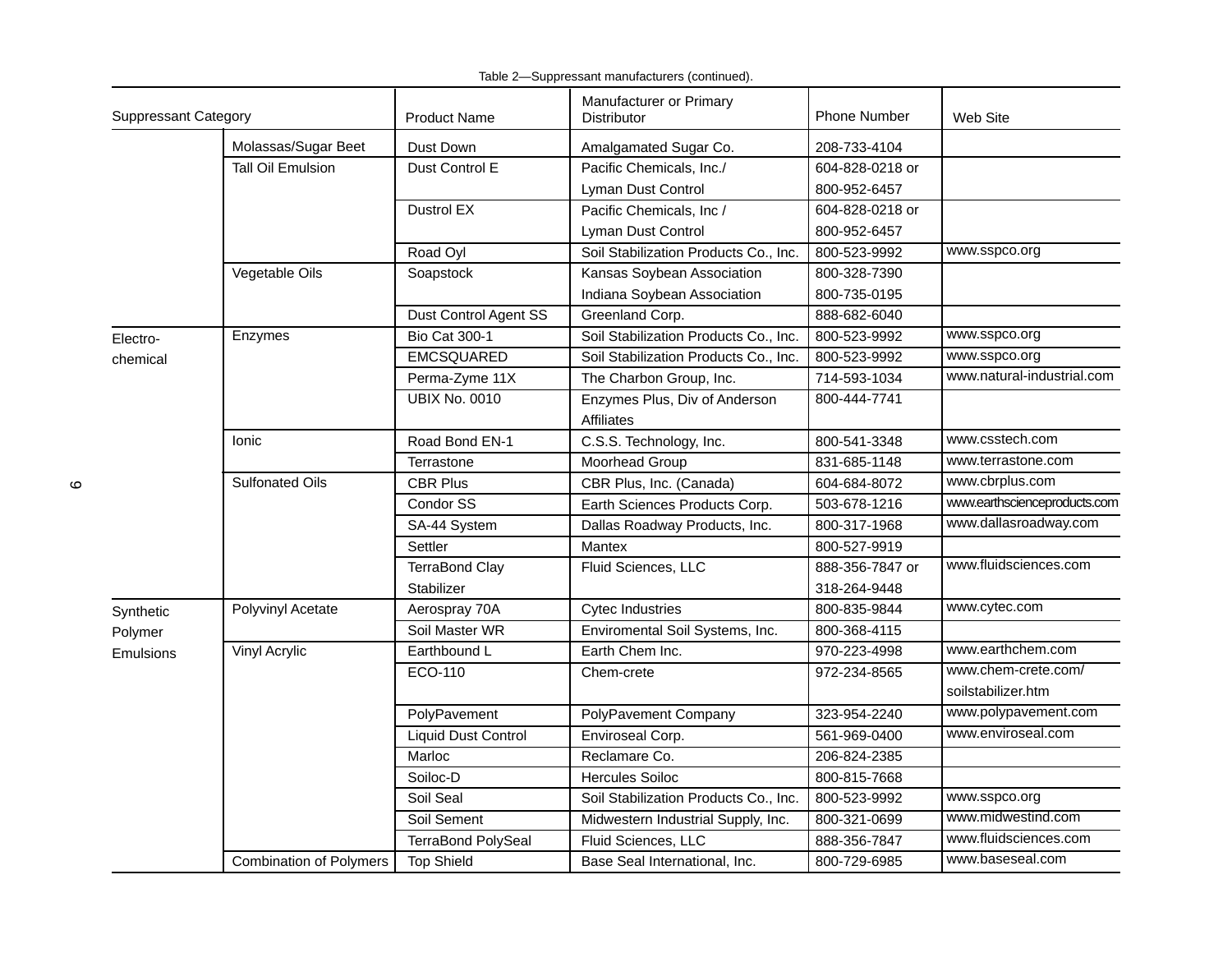| <b>Suppressant Category</b> |                 | Manufacturer or Primary<br><b>Product Name</b><br><b>Distributor</b> |                                  | <b>Phone Number</b> | Web Site        |
|-----------------------------|-----------------|----------------------------------------------------------------------|----------------------------------|---------------------|-----------------|
| Clay<br>Bentonite           |                 | Central Oregon Bentonite                                             | Central Oregon Bentonite         | 541-477-3351        |                 |
| Additives                   |                 | Pelbon                                                               | American Colloid Co.             | 800-426-5564 or     | www.colloid.com |
|                             |                 |                                                                      |                                  | 847-392-4600        |                 |
|                             |                 | Volclay                                                              | American Colloid Co.             | 708-392-4600        | www.colloid.com |
|                             | Montmorillonite | <b>Stabilite</b>                                                     | Soil Stabilization Products Co., | 800-523-9992        | www.sspco.org   |
|                             |                 |                                                                      | Inc.                             |                     |                 |

Table 2—Suppressant manufacturers (continued).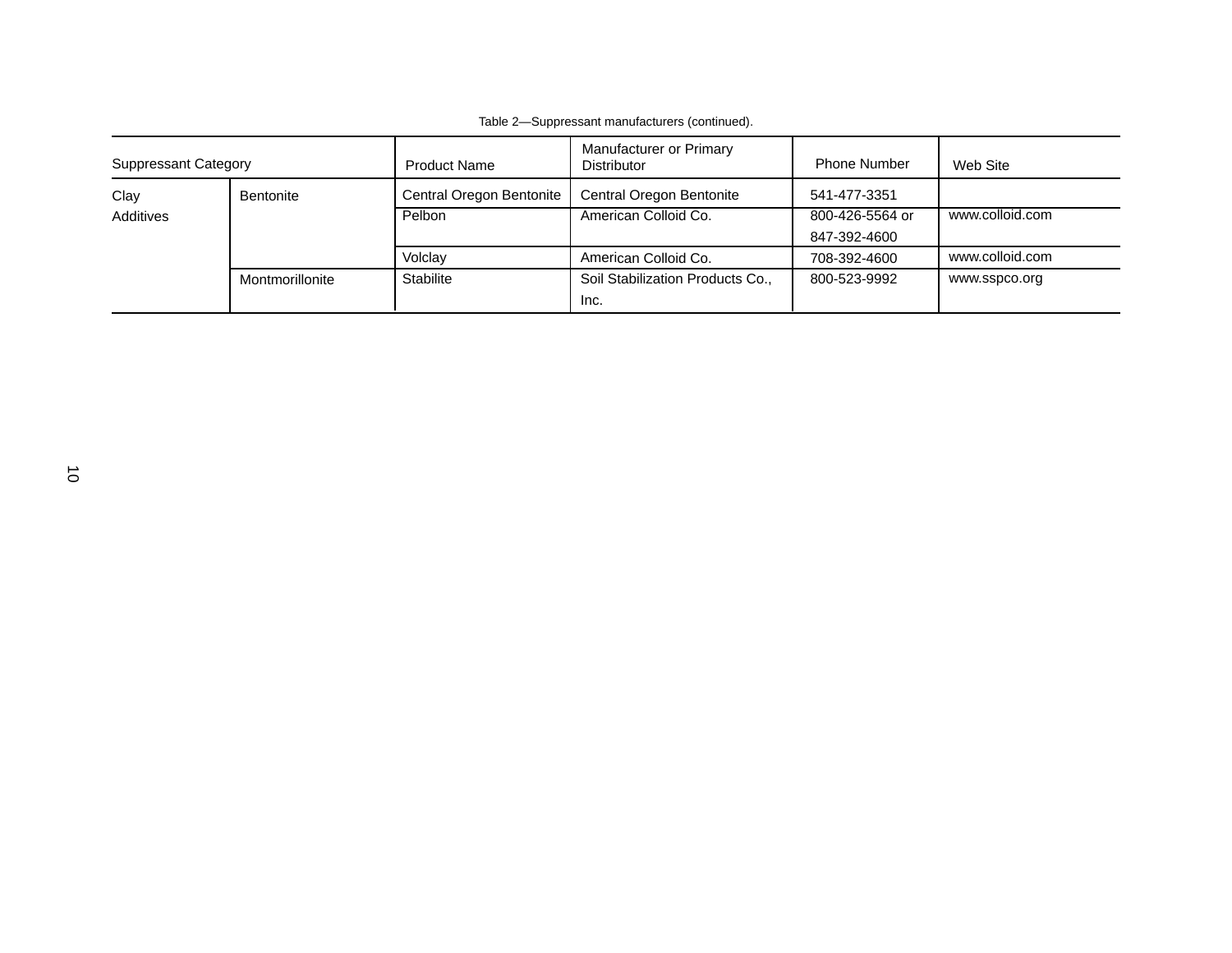

Figure 1—Guidelines for cost-effective selection and use of dust palliatives.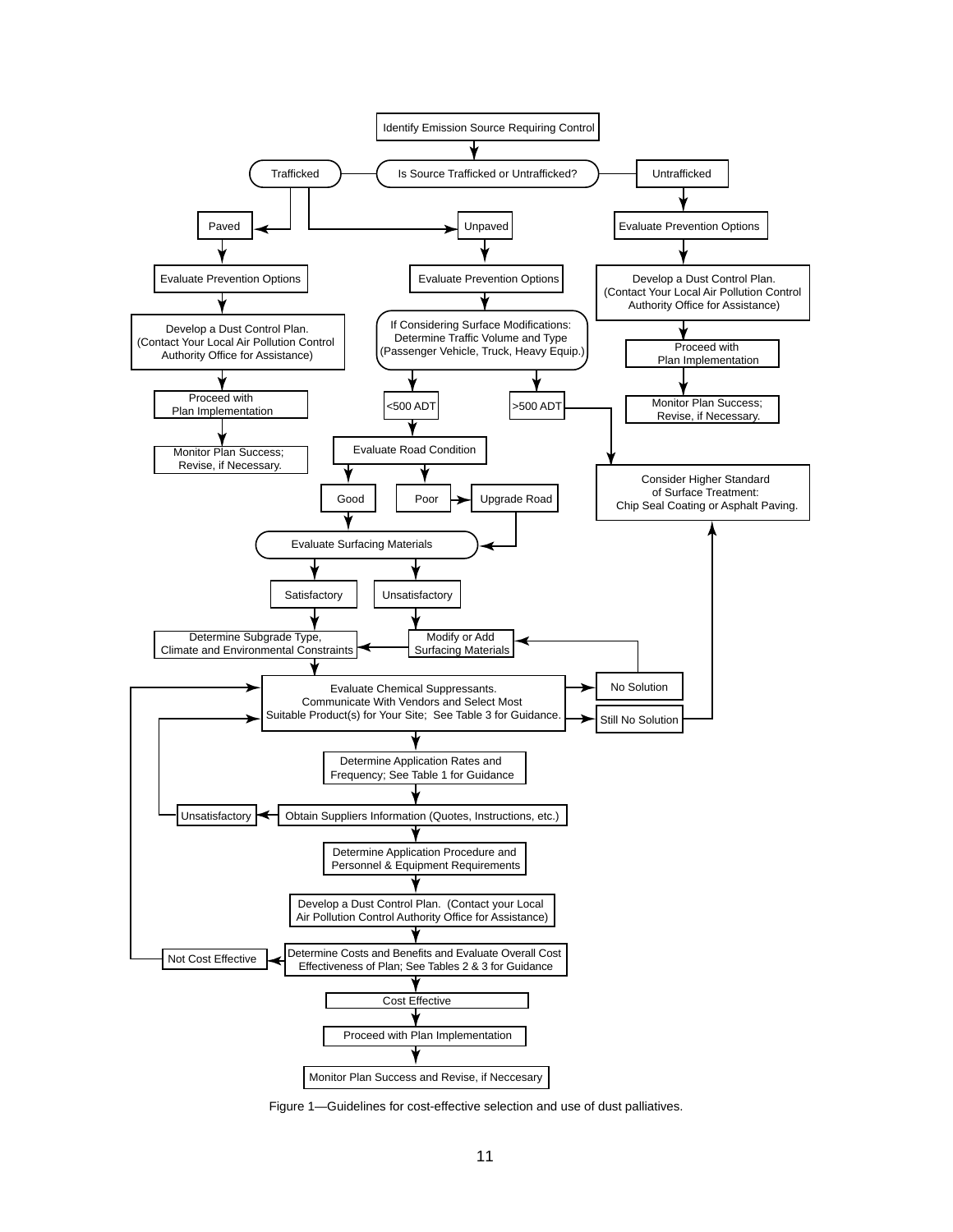|                              | Traffic Volumes, Average<br>Daily Traffic |                         |                      | <b>Surface Material</b>      |                             |                     |                     |              |                     | <b>Climate During Traffic</b>                     |                       |                          |                |                   |
|------------------------------|-------------------------------------------|-------------------------|----------------------|------------------------------|-----------------------------|---------------------|---------------------|--------------|---------------------|---------------------------------------------------|-----------------------|--------------------------|----------------|-------------------|
| <b>Dust Palliative</b>       | Light<br>< 100                            | Medium<br>100 to<br>250 | Heavy<br>>250<br>(1) | $<$ 3                        | Plasticity Index<br>$3 - 8$ | >8                  | $5$                 | $5 - 10$     | $10 - 20$           | Fines (Passing 75um, No. 200, Sieve)<br>$20 - 30$ | $>30$                 | Wet<br>&/or<br>Rainy     | Damp<br>to Dry | Dry<br>(2)        |
| Calcium<br>Chloride          | $\checkmark$                              | $\checkmark$            | $\sqrt{2}$           | $\chi$                       | $\sqrt{2}$                  | $\checkmark$        | $\boldsymbol{x}$    | $\checkmark$ | ✓ J                 | $\checkmark$                                      | X<br>(3)              | $\chi$<br>(3,4)          | $\checkmark$   | $\boldsymbol{x}$  |
| Magnesium<br>Chloride        | $\checkmark$                              | $\checkmark$            | $\checkmark$         | $\chi$                       | $\checkmark$                | $\checkmark$        | $\chi$              | $\sqrt{2}$   | $\checkmark$        | $\checkmark$                                      | X<br>(3)              | $\chi$<br>(3,4)          | $\checkmark$   | $\checkmark$      |
| Petroleum                    | $\checkmark$                              | $\checkmark$            | $\checkmark$         | $\checkmark$<br>$\checkmark$ | $\checkmark$                | $\chi$              | √<br>(5)            | $\checkmark$ | √<br>(6)            | $\boldsymbol{\chi}$                               | $\boldsymbol{\chi}$   | $\checkmark$<br>(3)      | $\checkmark$   | $\checkmark$      |
| Lignin                       | $\checkmark$                              | $\checkmark$            | $\checkmark$         | $\chi$                       | $\checkmark$                | $\checkmark$<br>(6) | $\boldsymbol{x}$    | $\checkmark$ | $\checkmark$        | $\checkmark$                                      | $\checkmark$<br>(3,6) | $\overline{\chi}$<br>(4) | $\checkmark$   | $\checkmark$      |
| <b>Tall Oil</b>              | $\checkmark$                              | $\checkmark$            | $\chi$               | $\checkmark$<br>$\checkmark$ | $\checkmark$                | $\chi$              | $\boldsymbol{\chi}$ | $\checkmark$ | $\checkmark$<br>(6) | $\checkmark$<br>(6)                               | $\boldsymbol{\chi}$   | $\checkmark$             | $\checkmark$   | $\sqrt{\sqrt{2}}$ |
| Vegetable Oils               | $\checkmark$                              | X                       | $\chi$               | $\checkmark$                 | √                           | √                   | $\chi$              | $\checkmark$ | $\checkmark$        | $\boldsymbol{\chi}$                               | $\boldsymbol{\chi}$   | $\chi$                   | $\checkmark$   | $\sqrt{2}$        |
| Electro-chemical             | $\checkmark$                              | $\checkmark$            | $\checkmark$         | $\chi$                       | $\checkmark$                | $\checkmark$        | $\pmb{\chi}$        | √            | $\checkmark$        | $\sqrt{\sqrt{2}}$                                 | $\checkmark$          | $\checkmark$<br>(3,4)    | $\checkmark$   | $\checkmark$      |
| Synthetic Polymers           | $\checkmark$                              | √                       | $\chi$               | $\checkmark$<br>$\checkmark$ | √                           | $\chi$              | $\chi$              | $\checkmark$ | $\checkmark$<br>(6) | $\boldsymbol{\chi}$                               | $\boldsymbol{\chi}$   | $\checkmark$             | $\checkmark$   | $\sqrt{}$         |
| <b>Clay Additives</b><br>(6) | $\checkmark$                              | $\checkmark$            | $\chi$               | $\checkmark$                 | $\checkmark$                |                     | $\checkmark$        | $\checkmark$ | √                   | $\boldsymbol{\chi}$                               | $\boldsymbol{\chi}$   | $\chi$<br>(3)            | ✓              | $\sqrt{\sqrt{2}}$ |

Table 3—Product selection chart.

Legend

 $=$  Good  $\checkmark$  = Fair  $\checkmark$  = Poor

Notes:

(1) May require higher or more frequent application rates, especially with high truck volumes

(2) Greater than 20 days with less than 40% relative humidity

(3) May become slippery in wet weather

(4) SS-1 or CSS-1 with only clean, open-graded aggregate

(6) Road mix for best results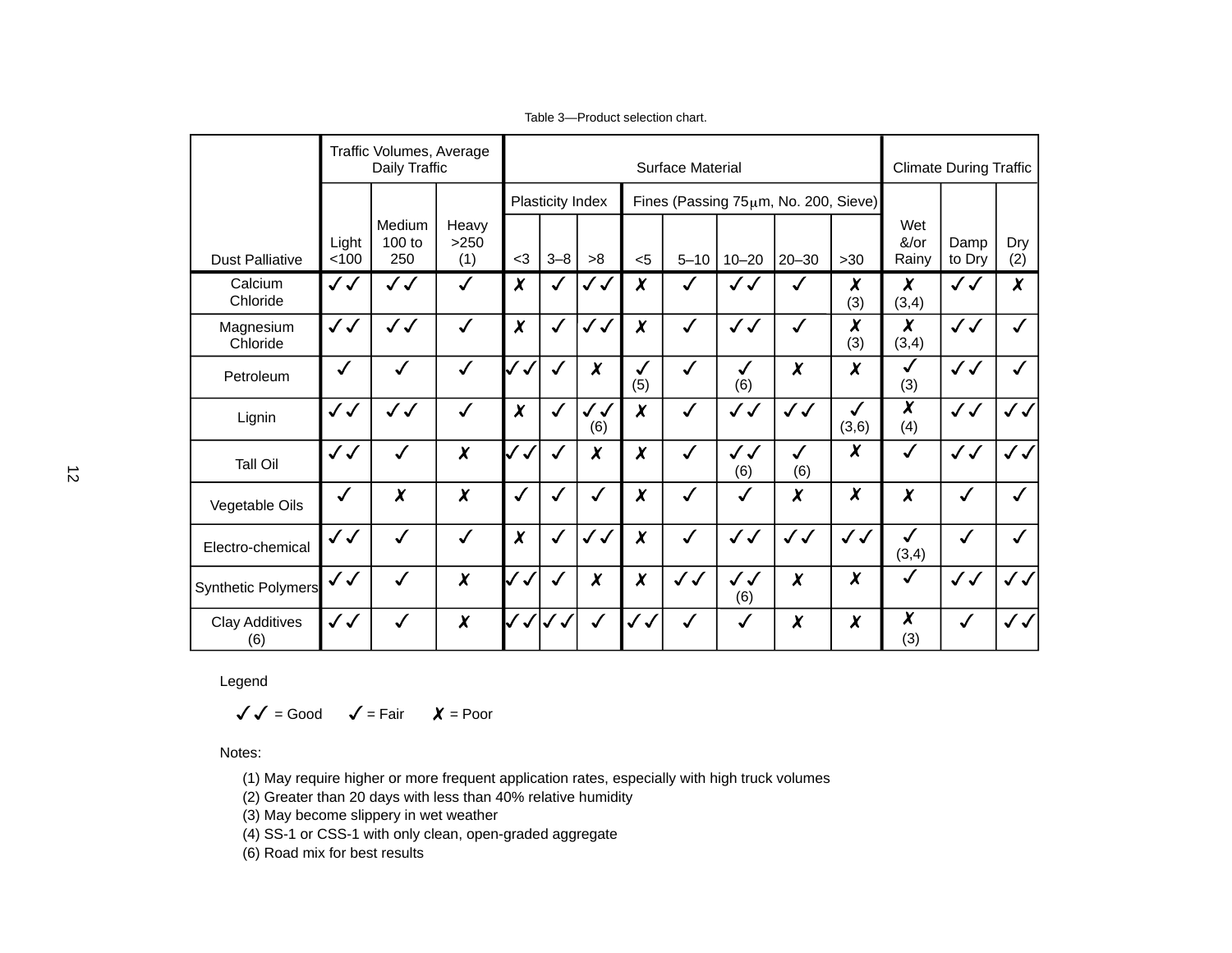| Forest ___________________________________ |                                       |
|--------------------------------------------|---------------------------------------|
| Road Name                                  | Estimated ADT_____________________    |
| Road Number ___________________________    | Average Road Width ______________     |
| Project Location From __________           |                                       |
| Dust Palliative Product ________________   | First Application Rate ______________ |
|                                            | Second Application Rate ___________   |

| Item                                                                                                                                              | <b>Total Cost</b> | Cost/km |
|---------------------------------------------------------------------------------------------------------------------------------------------------|-------------------|---------|
| A. Road Improvement Costs<br>• Drainage improvements<br>Geometric improvements<br>• Repair of failed areas<br>• Addition of gravel surfacing      |                   |         |
| <b>B.</b> Surface Preparation Costs<br>• Addition of select material<br>(fines, etc.)<br>• Break up and loosen, watering,<br>shaping, compacting  |                   |         |
| C. Product Supply and Application Cost<br>• Material supply<br>Diluting with water<br>$\bullet$<br>(if necessary)<br>Transportation & application |                   |         |
| D. Miscellaneous Costs<br>• Traffic control, detours<br>Inspection, supervision<br>Other costs                                                    |                   |         |
| <b>TOTAL COST OF PROGRAM</b>                                                                                                                      |                   |         |
| <b>COST EXCLUDING ITEM "A" ABOVE</b>                                                                                                              |                   |         |

Figure 2—Cost record for dust control programs.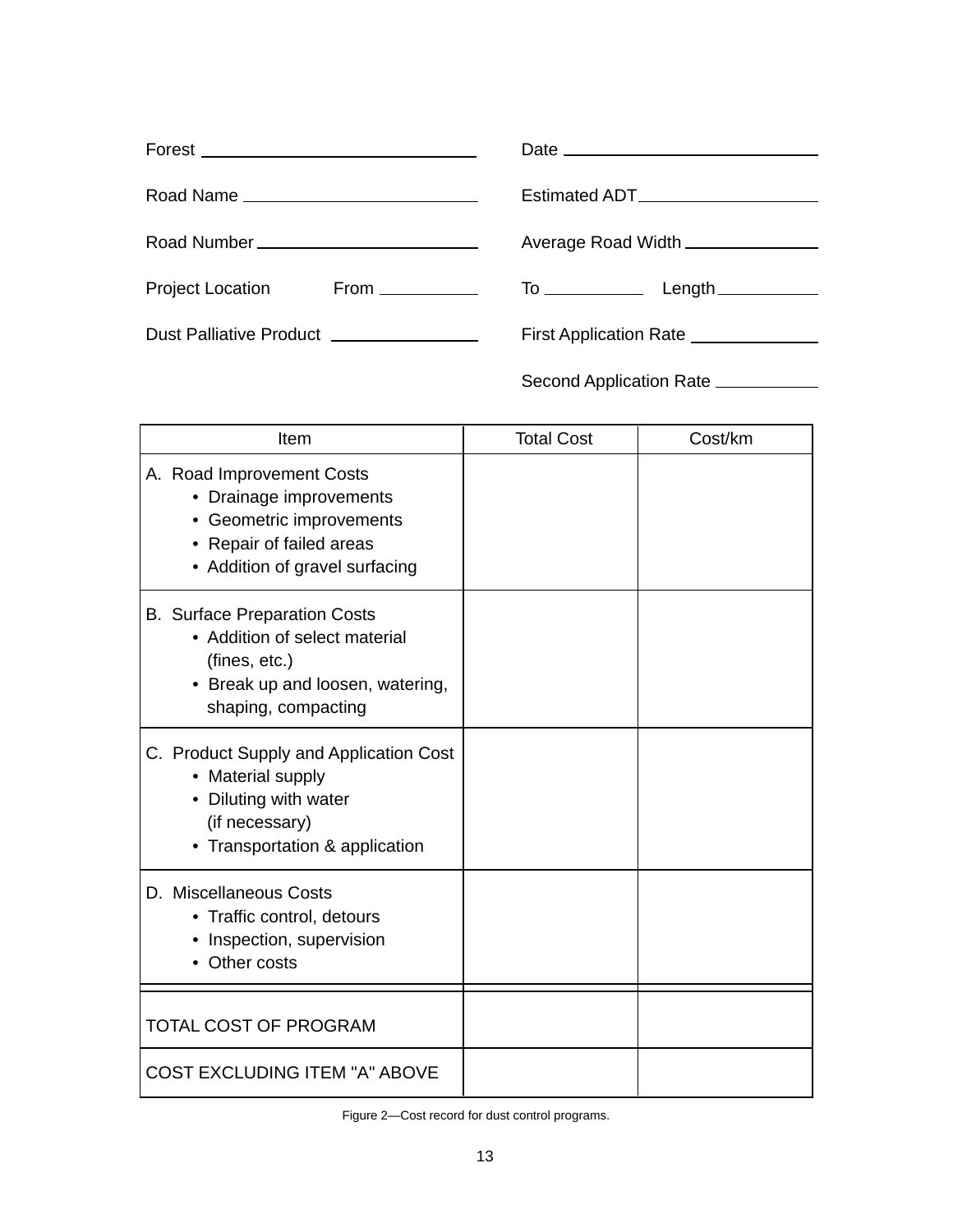|                                          | Estimated ADT_______________________  |
|------------------------------------------|---------------------------------------|
|                                          | Average Road Width ______________     |
| Project Location From __________         |                                       |
| Dust Palliative Product ________________ | First Application Rate ______________ |
|                                          | Second Application Rate ___________   |

| <b>Benefits</b>                                                                                                                                                                                                                                                                                                                          | <b>Estimated Savings per Year</b> |
|------------------------------------------------------------------------------------------------------------------------------------------------------------------------------------------------------------------------------------------------------------------------------------------------------------------------------------------|-----------------------------------|
| A. Reduced Maintenance costs<br>• Estimate 25 to 75% savings over previous<br>blading costs. Use local figures, if available.                                                                                                                                                                                                            |                                   |
| <b>B.</b> Reduced Regravelling<br>• Estimate based on traffic volume<br>and climate. Use local figures, if available.                                                                                                                                                                                                                    |                                   |
| C. Other (intangible)<br>• Reduced vehicle accidents<br>• Reduced vehicle damage<br>Higher quality of life and property values<br>٠<br>Reduced cleaning costs<br>Reduced dust induced respiratory problems<br>Reduced sedimentation in water bodies<br>• Reduced impact on dust sensitive vegetation<br>• Reduced complaints from public |                                   |
| <b>TOTAL TANGIBLE BENEFITS OF PROGRAM</b>                                                                                                                                                                                                                                                                                                |                                   |

Figure 3—Benefits of dust control programs.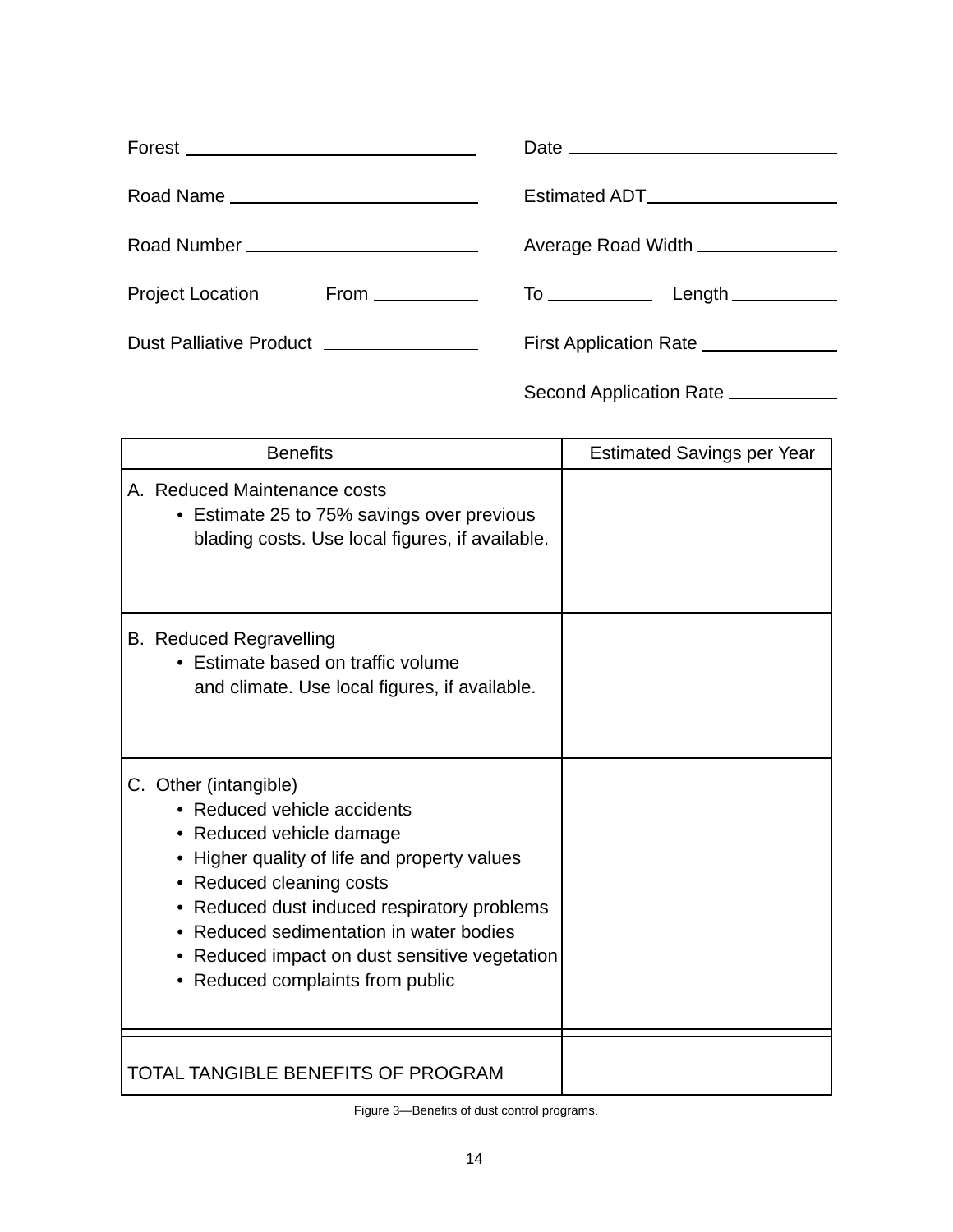## **SUPPRESSANT APPLICATION TIPS**

Once a suitable product is selected, the next step is to determine the appropriate application rate and frequency. Table 1 lists broad ranges of application rates for various products and can be used as a guideline. Manufacturer's literature, past experience, and field or laboratory test plots over a square meter (1 square yard) can also be used to help determine the appropriate application rate.

Generally, higher application rates or increased frequency is required when the following conditions are present:

- High traffic volumes with high speeds and a larger percentage of truck traffic
- Low humidity conditions, especially when using calcium chloride
- Low fines content in road surface, typically when there is less than 10 percent passing through the  $75 \mu m$  (No. 200) sieve
- Poorly bladed surface and/or loose wearing surface.

## **General Application Tips**

The performance of any dust suppressant is related to many application factors. Application method, rate, frequency, and product concentration are a few of these factors. A stable, tight surface that readily sheds surface water is another. If properly applied and constructed, a longer life and higher level of service can be expected from the dust abatement efforts (Foley et al. 1996; UMA 1987; Washington Dept. of Ecology 1996; Giummarra, Foley, and Cropley 1997). Since dust suppression and road maintenance efforts are usually combined, it is prudent to include the following practices in the maintenance and rehabilitation of road surfaces prior to applying a dust palliative:

- Repair unstable surfacing and/or subgrade areas
- Adequately drain (crown and crossfall) the road surface
- Remove boney (poorly graded) surface material
- Grade sufficient depth of roadway to remove ruts, potholes, and erosion gullies

• Compact the roadway (depending on treatment and sequence of operations).

Maximum benefits can also be achieved by adequate penetration of the liquid dust suppressant. This penetration should be on the order of 10 to 20 millimeters (3/8 to 3/4 inches). Proper penetration mitigates loss of the palliative resulting from surface wear. Adequate penetration also resists leaching, imparts cohesion, and resists aging (Langdon 1980).

Application tips that apply to all liquid dust suppressant products include:

- Apply suppressants, especially salts, immediately following the wet season.
- If possible, apply after rain so materials are moister (aids mixing) and more workable. If applied just before a rain, the material may wash away.
- Adhere to manufacturers' recommendations on minimum application rate, compaction and curing time prior to allowing traffic.
- If the surface material is dry, dampen, except when using cut-back asphalt products.
- If a hard crust is present, break up and loosen the surface.
- Use a pressure distributor to uniformly distribute the dust suppressant.
- Ensure that the necessary "residual" of the product is obtained. The residual is the amount of product that remains after the evaporation of water from the concentrate, as well as that used to dilute the product prior to application. The residual (sometimes called solids or binder) is the portion of the product that is responsible for the binding and/or agglomeration of the particles.

# **Water Application Tips**

Regular, light watering is more effective than less frequent, heavy watering.

# **Chloride Application Tips**

Light compaction is recommended after a chloride brine application.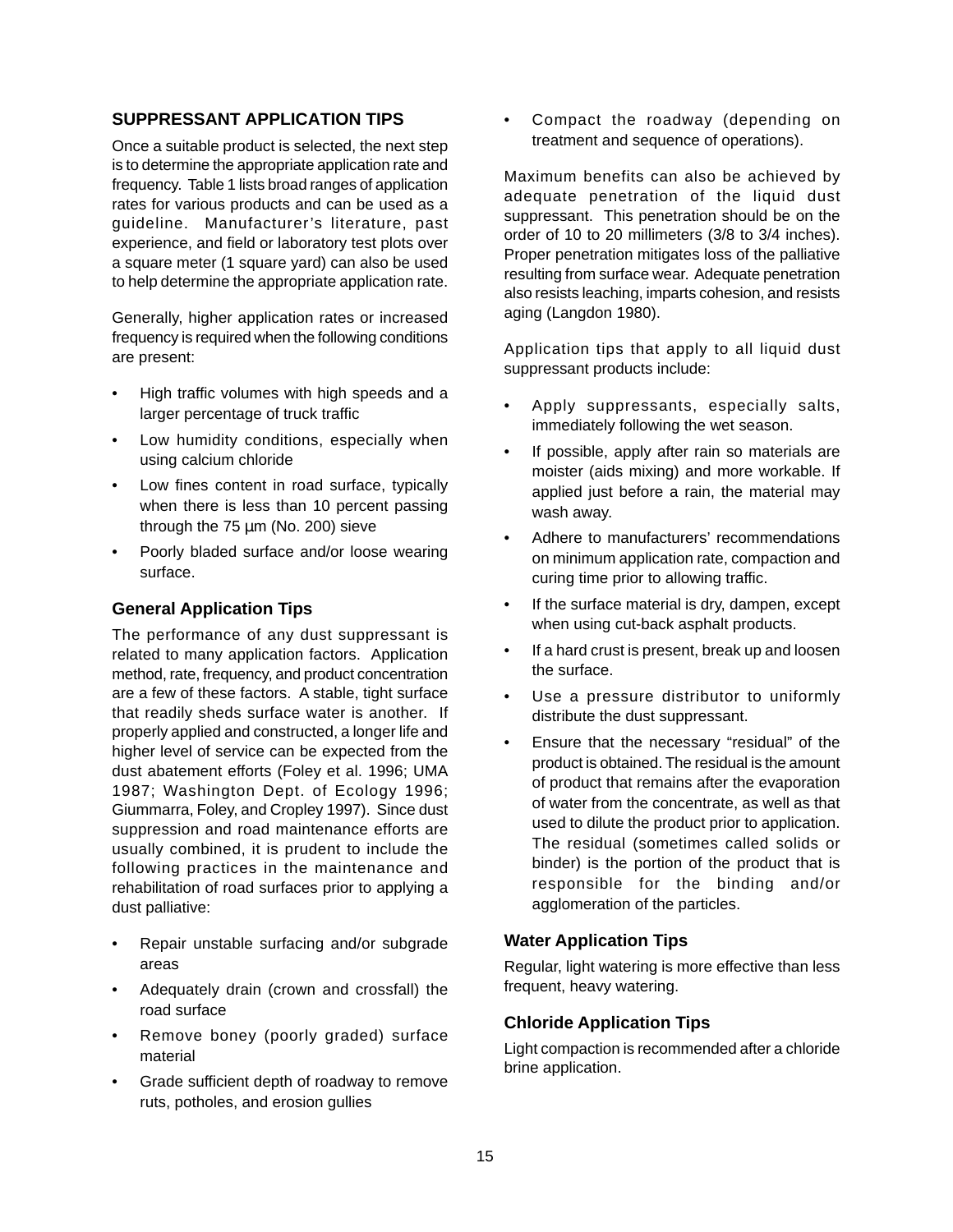# **Petroleum Application Tips**

Soil type and density greatly affect the rate and amount of penetration. In all instances, it is desirable to attain a 12 to 25 millimeter (1/2 to 1 inch) penetration. Most products (with the exception of SS- and CSS-1) will penetrate and coat most soils if they have been loosened by scarification. For surfaces which have not been scarified, only those products with low viscosities will penetrate.

# **Organic Nonpetroleum Application Tips**

Remove loose material prior to application unless the road surface will be mixed and/or compacted after the spray application. When applying vegetable oils, the top 25 to 50 millimeter (1 to 2 inches) of the surface should be loose to improve penetration.

## **Electrochemical Application Tips**

Typically these products are mixed into the road surface.

# **Polymer Application Tips**

Light compaction is recommended after a polymer application, unless the polymer is mixed into the road surface.

# **Clay Additive Application Tips**

Ensure that the clay and the associated water used for compaction is uniformly distributed throughout the surface material. This method requires a minimum of 8 passes with a motor-grader or use of a cross-shaft rotary mixer.

All dust suppressants have a limited lifespan and require regular applications to satisfactorily control dust on a long-term basis. Subsequent applications should be made if and when dust levels exceed acceptable levels. These subsequent applications may be lighter than the initial application.

# **ENVIRONMENTAL IMPACTS**

Any suppressant ingredient may migrate due to carelessness in application, run-off, leaching, dust particle migration, or adhesion to vehicles. Carefully review the product literature, Material Safety Data Sheet, and manufacturer's instructions before purchase and use. Observe all safety

precautions and follow manufacturer's directions when handling, mixing, and applying dust suppressants. Application of all dust suppressants must comply with federal, state, and local laws and regulations. These vary by locality and need to be checked prior to implementing the dust abatement program.

The primary environmental concern with dust palliatives is how they impact the groundwater quality, freshwater aquatic environment, and plant community. Take all necessary precautions to keep dust palliative material out of water drainages and roadway ditches leading to streams.

The impact of dust palliatives on groundwater quality is based on how the suppressant migrates to the local groundwater table in conjunction with the chemicals used in the suppressant. Chemical analysis of the suppressant will assist in determining if harmful constituents are present. Knowing the depth to groundwater and the permeability of the native soil will assist in determining how and if the chemicals will leach to the groundwater table. A direct way to evaluate the contamination of harmful constituents to the groundwater is to conduct water quality sampling of the surrounding area before and after dust palliative application.

The impact of dust palliatives on the freshwater aquatic environment is measured by both the toxicity to fish and the availability of oxygen. Each state sets its own standards and they may vary by watershed and the type and age of the fish population. The test to determine toxicity is the LC50 test and the test to determine available oxygen is the BOD (Biochemical Oxygen Demand) test. The LC50 test measures the lethal concentration (LC) of product, expressed in parts per million (ppm), that will produce a 50 percent mortality rate in the test group in 96 hours. The larger the concentration, the less toxic the material. Typically, less than 100 ppm is considered toxic, 1,000 ppm is considered practically nontoxic, and greater than 10,000 ppm is considered nontoxic. The BOD test measures the oxygen used by microbes as it digests (feeds on) the product in water. Typically, the products that are derived from organic nonpetroleum suppressants are the most likely to have high BOD results.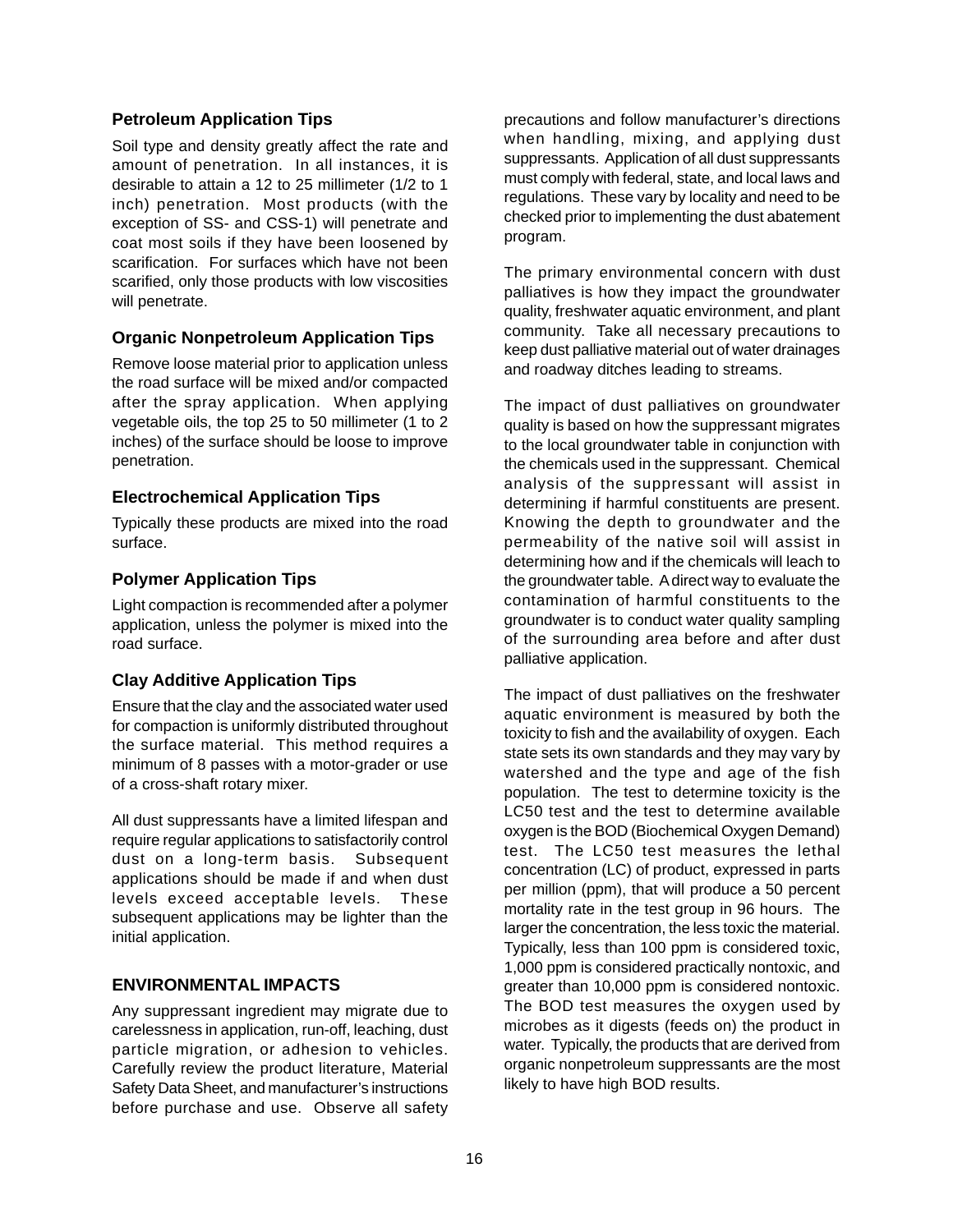There are no standard tests for measuring how dust palliatives impact the plant community; however, some tests have been performed that simply observe the impact on plant life.

Addo and Sanders (1995) summarize a number of environmental impact studies on the use of various chlorides on water quality, plants, and animals. Heffner (1997) updates the work by Schwendeman (1981) concerning the environmental impacts of some of the most common dust palliatives used by the Forest Service. Based on their efforts, the following is recommended when using these palliatives once or twice a year at their typical application rates:

Lignosulfonate - Determine prior to application if significant migration (water drainage) might occur from the treated area into local streams, ponds, and lakes. Ensure that migration will not impact the oxygen needs of the aquatic community.

Calcium and Magnesium Chlorides - Restrict the use of chlorides within 8 meters (25 feet) of a body of water. In areas of shallow groundwater, determine if significant migration of the chloride would reach the groundwater table. Restrict the use of chlorides if low salt tolerant vegetation is within 8 meters (25 feet) of the treated area. Typical low-tolerant vegetation includes various varieties of alder, hemlock, larch, maple, ornamentals, and pine.

Evaluations of other dust palliatives have not been made. If there is concern regarding the impact of a dust palliative on the environment, then, as a minimum, the LC50 and BOD tests should be performed. Results can be used to estimate the potential impact of the dust palliative in question on the local aquatic and plant communities.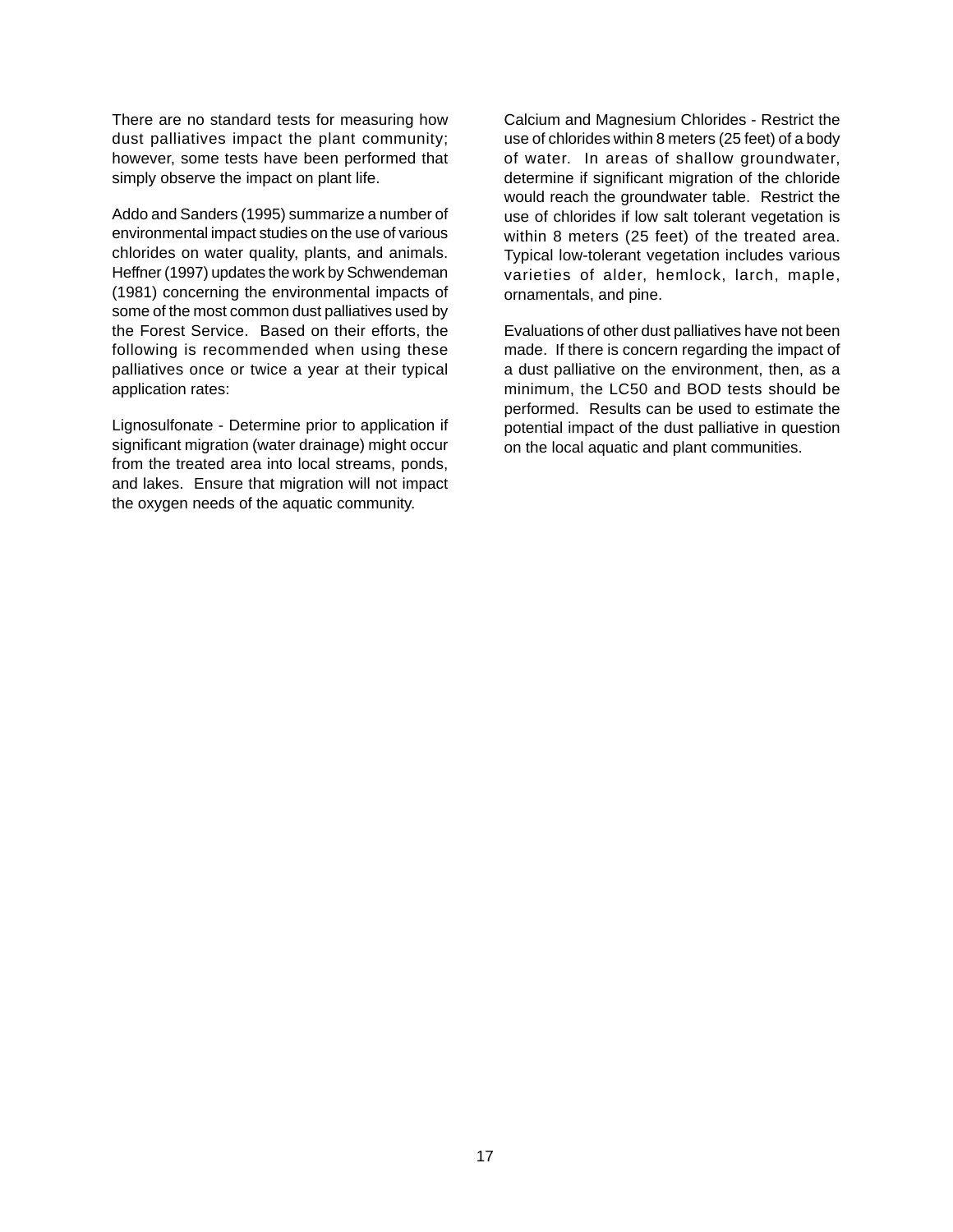# **PAST FIELD OR LABORATORY STUDY REFERENCES**

- Gifford Pinchot National Forest Study (1988) "Dust Abatement Review and Recommendation," by Marjorie Apodaca and Don Huffmon (internal report).
- Lolo National Forest Study (1992)

"Dust Abatement Product Comparisons in the Northern Region," by Steve Monlux, Engineering Field Notes, Volume 26, May–June, 1993.

Fremont National Forest Study (1991)

"Asphotac, A Demonstration of a Dust Palliative," by Joe Acosta, Jim Bassel, and John Crumrine (internal report).

Larimer County, Colorado Study (1995)

"Effectiveness and Environmental Impact of Road Dust Suppressants," by Jonathan Addo and Thomas Sanders, Department of Civil Engineering, Colorado State University, Report No. 95-28A, March 1995.

#### Forest Service Region Six Laboratory Study (1999)

"Laboratory Testing of Nontraditional Additives for Dust Abatement and Stabilization of Roads and Trails," by Peter Bolander, Transportation Research Board, Proceedings of the 7th International Conference on Low Volume Roads, TRR No. 1652, Volume 2, May 1999.

US Army Corps of Engineers Waterways Experiment Station (WES-1993) "Evaluation of Methods for Controlling Dust," by Richard Grau, Technical Report No. GL-93-25, September 1993.

US Army Corps of Engineers Construction Engineering Research Laboratory (1997) "Effectiveness of Dust Control Agents Applied to Tank Trails and Helicopter Landing Zones," by Dick Gebhart and Thomas Hale, Technical Report 97/69, April 1997.

#### **ONGOING FIELD OR LABORATORY STUDIES**

Council for Scientific and Industrial Research (CSIR), South Africa "Holistic Approach to Research into Dust and Dust Control on Unsealed Roads," by David Jones, Transportation Research Board, Proceedings of the 7th International Conference on Low Volume Roads, TRR No. 1652, Volume 2, May 1999.

Environmental Technology Evaluation Center (EvTEC), Highway Innovative Technology Evaluation Center, Civil Engineering Research Foundation, Washington, D.C. "Dust Control/Road Stabilization Agents" (ongoing study).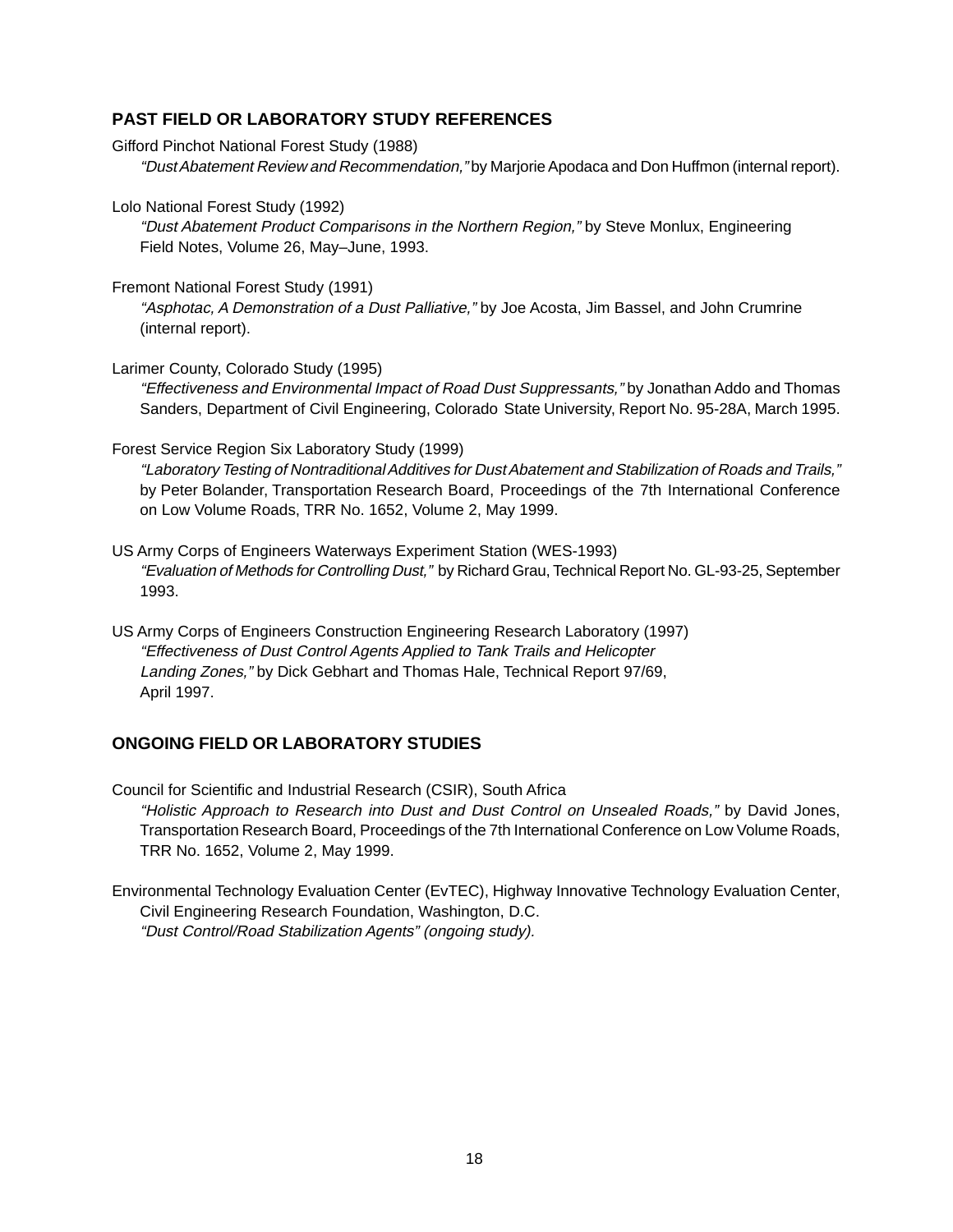#### **LITERATURE CITED**

- Addo, J., and T. Sanders. 1995. Effectiveness and Environmental Impact of Road Dust Suppressants, Mountain-Plains Consortium, Colorado State University, MPC Report No. 92-28A.
- Bolander, P. 1999. "Laboratory Testing of Nontraditional Additives for Dust Abatement and Stabilization of Roads and Trails," Transportation Research Board, Proceedings from the Seventh International Conference on Low-Volume Roads, Transportation Research Record No. 1652, Volume 2, Washington D.C.
- Bolander, P. 1997. "Chemical Additives for Dust Control-–What We Have Used and What We Have Learned." In Variable tire pressure, flowable fill, dust control, and base and slope stabilization, Transportation Research Board, Transportation Research Record No. 1589, Washington D.C.
- Foley G., S. Cropley, and G. Giummarra. 1996. Road Dust Control Techniques—Evaluation of Chemical Dust Suppressants' Performance, ARRB Transport Research Ltd., Special Report 54, Victoria, Australia.
- Giummarra, G., G. Foley, and S. Cropley. 1997. "Dust Control—Australian Experiences with Various Chemical Additives," In Variable tire pressure, flowable fill, dust control, and base and slope stabilization, Transportation Research Board, Transportation Research Record No. 1589, Washington D.C.
- Han, C. 1992. Dust Control on Unpaved Roads, Minnesota Local Roads Research Board (LRRB), Report No. MN/RC-92/07.
- Heffner, K. 1997. Water Quality Effects of Three Dust-Abatement Compounds, USDA Forest Service Engineering Field Notes, Volume 29.
- Langdon, B. 1992. An Evaluation of Dust Abatement Materials Used in Region 6, Transportation Research Institute, Civil Engineering Department, Oregon State University, Research Report 80-3.
- Langdon, B., G. Hicks, and R. Williamson. 1980. A Guide for Selecting and Using Dust Palliatives, Transportation Research Institute, Civil Engineering Department, Oregon State University, Research Report 80-13.
- Lund, J. 1973. Surfacing Loss Study, unpublished, USDA Forest Service, Portland, Oregon.
- Scholen, D.E. 1992. Non-Standard Stabilizers, Federal Highway Administration, FHWA-FLP-92-011, Washington D.C.
- Schwendeman, T. 1981. Dust Control Study—Part 2—Dust Palliative Evaluation, USDA Forest Service, Gallatin National Forest.
- Transportation Technical Assistance Office of the University of Missouri-Rolla. 1986. Operating Tips Road Dust Suppressants, Northwest Technology Transfer Center, Olympia, Washington.
- UMA Engineering Ltd. 1987. Guidelines for Cost Effective Use and Application of Dust Palliatives, Roads and Transportation Association of Canada, Ottawa, Canada.
- Washington Department of Ecology. 1996. Techniques for Dust Prevention and Suppression, Washington Department of Ecology Fact Sheet, Publication No. 96-433.